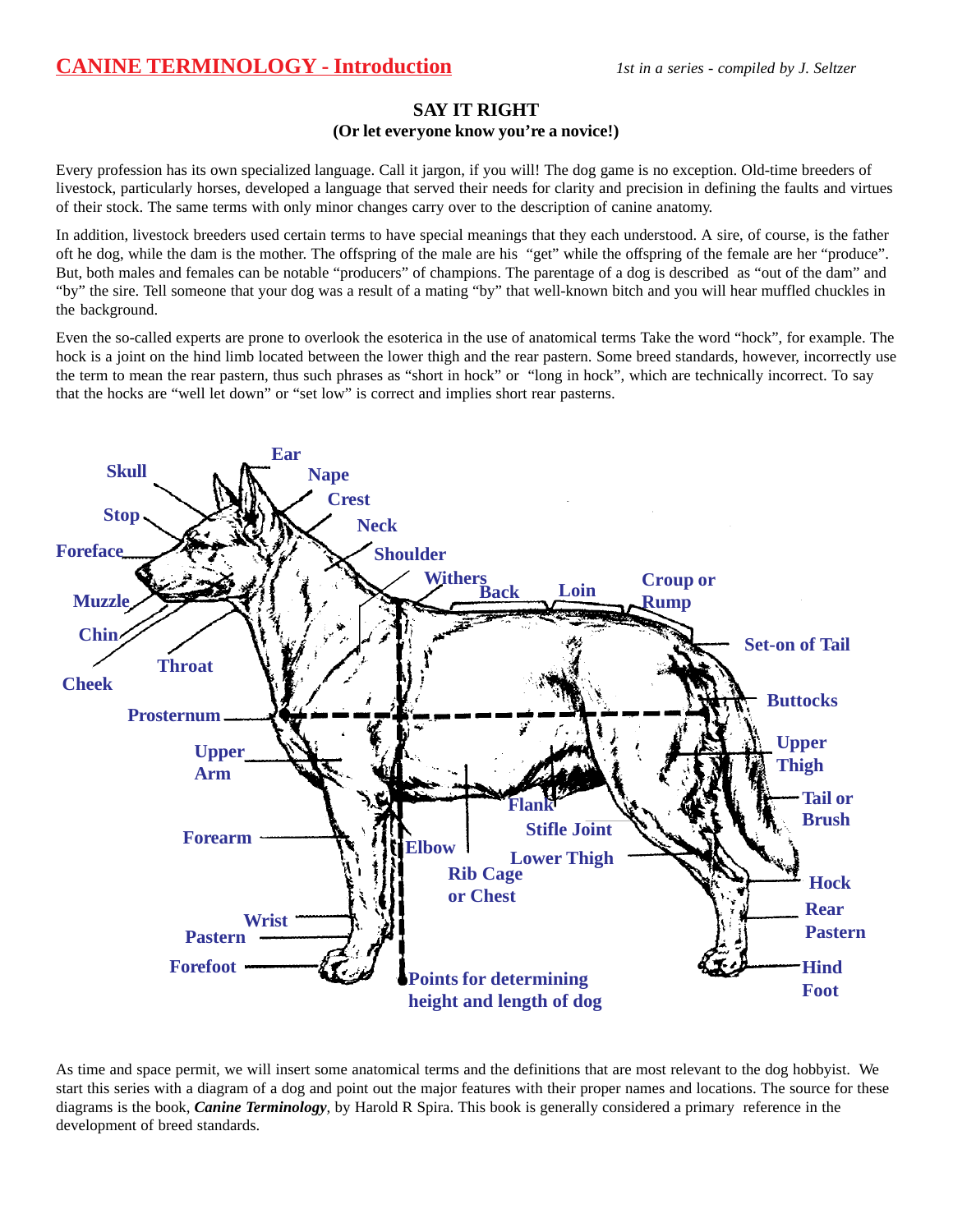## **CANINE TERMINOLOGY - Angulation** *Second in a series - compiled by J. Seltzer*

According to Spira<sup>1</sup>, angulation is probably one of the most frequently used (and often misused) terms among dog fanciers.

**Skull Cervical**

**Phalanges**

**Radius**

**Humerus**

**Prosternum**

**Vertebrae**

**Vertebrae**

**Sternum Ulna**

**Carpus Metacarpals (Pastern)**

**Lumbar Vertebrae**

**Sacrum**

**Phalanges**

**Tibia Stifle Joint**

**Ribs (chest)**

**Fibula**

Angulation refers to the angles formed by bones meeting at various joints (articulations), especially at the shoulder, stifle, and hock; the pastern and pelvic regions may also be involved. In general the terms *forequarters angulation* and *hindquarters angulation* are used to describe the combined joint angles of these regions. A dog that exhibits the proper joint angles for its breed is said to be *wellangulated* or *well-turned.* **Shoulder Joint Mandible**

Variations in what is considered to be proper angulation occur between the breeds, though there is a commonality of what constitutes good angulation for most

breeds if the individual dog is to move with ease and grace. If a dog's forequarters angulation generally matches his hindquarters angulation he will be said to be *in balance* even if both front and rear angles are less than the ideal for his breed.

A common method for evaluating the slant of the bones in the forequarters is to take a line from the uppermost edge of the scapula to the frontmost prominence of the humerus (the point of shoulder), then take another line from there to the elbow. As a general rule, the distance between these points of reference should look or feel about equal, and if the front is balanced the elbow will be set approximately on a line dropped from the rearmost angle of the scapula. Another way to measure this angle is to feel the ridge of the scapula, and to determine the angle between this ridge and the slant of the humerus (measured from its upper center to its lowest end (not the elbow). These latter measurements differ from the first procedure and will give the impression of less shoulder layback and a greater angle between shoulder and humerus, but the findings are more realistic as to the actual bone placement and joint angulation. The nominal ideal for this angle is 90 degrees, however, most breeds will be found to measure closer to 105 degrees, and terrier breeds in particular will probably measure at more than 130

A dog that is in balance will usually move better and have greater stamina than a dog with greater angulation, front or rear, that is not balanced. There is, by no means, common agreement on precisely how the various joint angles should be measured, and the specific points selected for these measurements can alter the results. Nor is there **Scapula**<br>Thoracic

> **Coccygeal Vertebrae**

**Pelvis**

**Femur**

**Tarsus (Hock) Metatarsals (Rear Pastern)**

agreement on what degree of angulation constitutes the ideal standard for the generic dog, that is, the dog that will move most fluidly, with speed and stamina. In particular, the socalled shoulder layback angle measured along the spine of the scapula (shoulder blade) from the vertical is often considered ideal at 45 degrees (Spira<sup>1</sup>, Lyon<sup>2</sup>). This is hotly disputed by Elliott<sup>3</sup> who considers the 45 degree angle to be extreme and notes that such an angle

would bring the lower end of the scapula so far forward as to lose the support of the chest wall. Elliott prefers an angle more like 60 degrees as expressing the normal ideal for most breeds.

degrees. The angle the pastern makes with the vertical should be about 20 degrees in most breeds, a greater slope indicating weak pasterns (down in pasterns).



*Forequarters (Thoracic Limb)*

<sup>1</sup> Spira, Harold R., *Canine Terminology*, Howell Book House, Inc., New York, 1982

2 Lyon, McDowell, *The Dog in Action*, Howell Book House, Inc., New York, 1985

3 Elliot, Rachel Page, *The New Dogsteps*, Howell Book House, Inc., New York, 1983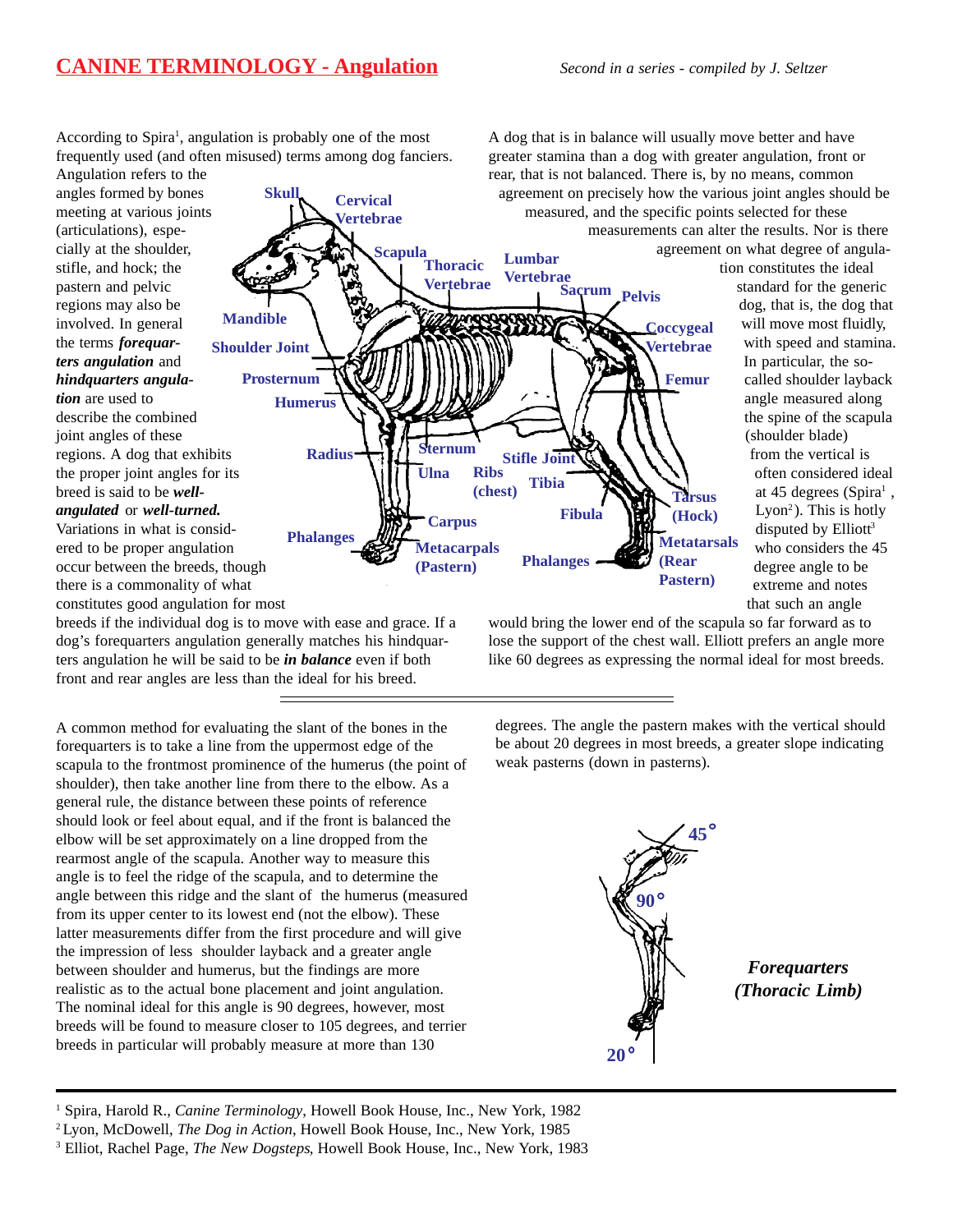#### **CANINE TERMINOLOGY - Angulation** *(Continued)*

Most standards suggest angles within the range of 90 to 110 degrees for the hindquarters angulation to bring it in line with the forequarters angulation. The rear angle (the stifle joint angle) is measured along the longitudinal axes of the femur (thigh bone) and the tibia/fibula (lower thigh bones). In practice, most stifle angles vary from 110 to 130 degrees with the Chow Chow as the major variant at 150 degrees<sup>1</sup>. A reference to hindquarter angulation

sometimes also includes the angle of the pelvis from the horizontal (the pelvic slope). Length and slope of the pelvic assembly can be approximated by taking a line from the forward edge of the pelvis (ilium) to the buttock (ischium). Pelvic slope and outline of the croup are not one and the same. While the outline of the croup and set-on of the tail may be influenced by the slant of the pelvis, the outline may be more affected by the arch, dip or straightness of the lumbar section of the spinal column. The angle between the lower thigh and the rear pastern (the hock joint) is also significant. The rear pastern should drop vertically, however, if the hock angle is too great (straight in hock), the rear pastern will slope backwards, and if the hock angle is too small (sickle hocks), it causes the dog to "stand under itself".



*Hindquarters (Pelvic Limb)*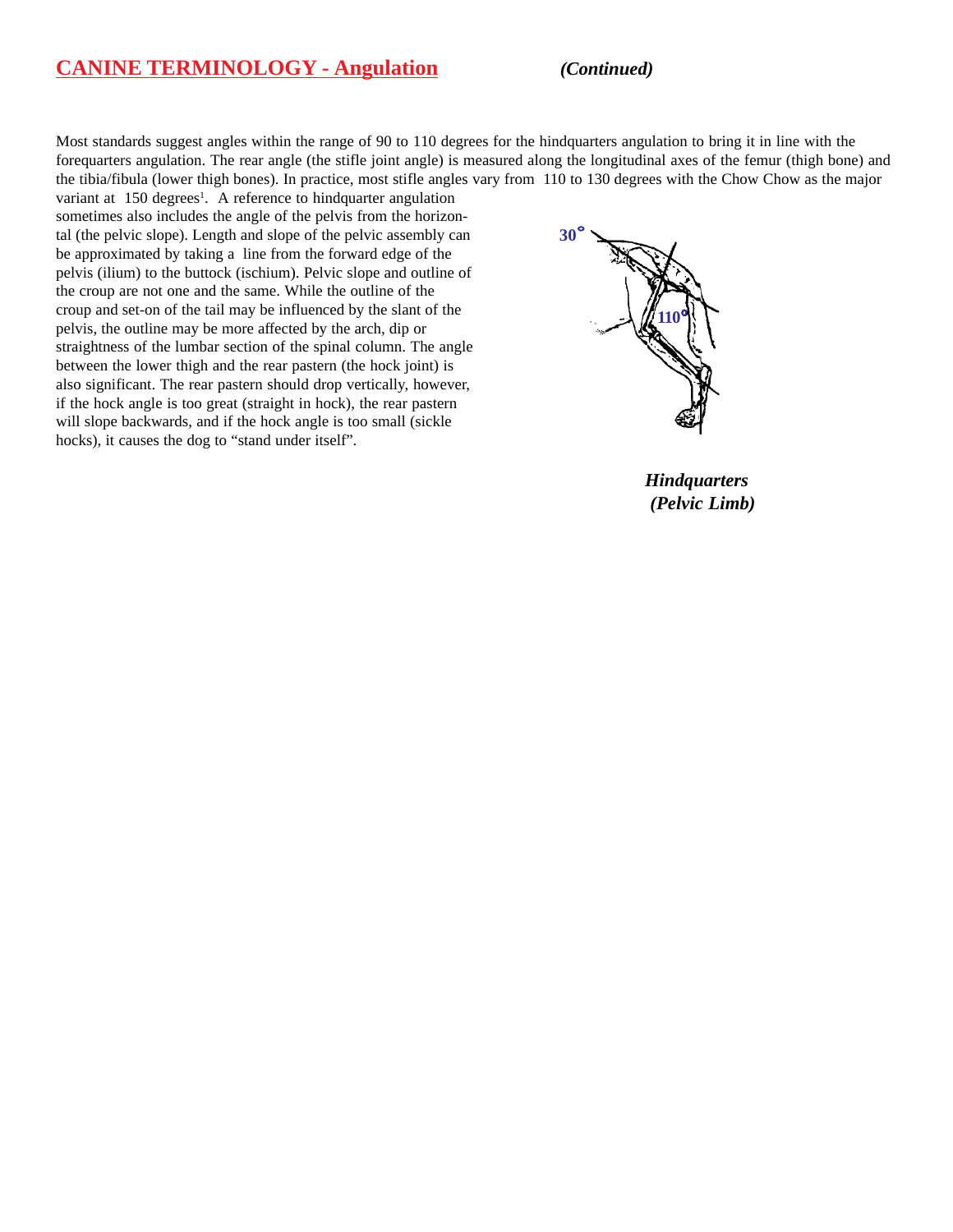# **CANINE TERMINOLOGY - GAIT** *3rd in a series - compiled by J. Seltzer*

The term *gait* means the pattern of footsteps at various rates of speed, each pattern distinguished by a particular rhythm and footfall.

The *walk, trot* and *gallop* are the most commonly recognized gaits, but the *amble, pace*, and *canter* are also normal ways in which many quadrupeds move. The principal gait in the show ring is the trot, and when a judge requests an exhibitor to "Gait your dog," he means the dog is to be led at a trot across the ring in a prescribed pattern.

 The *trot* is a rhythmic two-beat, diagonal gait in which the feet at diagonal ends of the body strike the ground together. Because only two feet are touching the ground at a time, the dog must rely on forward momentum for balance. At a normal trot, when the weight is transferred from one pair of legs to the other, there is an almost imperceptible period of suspension asthe body is propelled forward. Some people call this spring.



**The Trot**

The *suspension*, or *flying trot*, is a fast gait in which the forward thrust contributes to a longer and more obvious period of flight

during each half stride. Because of the long reach, the hind feet actually step beyond the imprint on the ground left by the front foot. But the suspension, combined with coordination and good foot timing, is important to avoid interference.

The *pace* is a two-beat lateral gait in which the legs on each side move back and forth exactly as a pair causing a rolling motion of the dog's body. Structure and proportion (as well as fatigue) influence a dog's inclination to pace. The gait is typical of a few large breeds, but is frowned upon in the show ring. Pacing is sometimes called sidewheeling.

The *amble* is also a type of gait in which the front and hind legs on the

same side move in unison with each other as a pair. The amble is similar to the pace in all respects except that it is slower, and, while in the pace both feet on the same side hit the ground simultaneously, in the amble the rear foot of the pair is raised off the ground just a fraction sooner than the front foot, and the rear foot is also brought into ground contact a little earlier. The amble can also be described as a fast rocking walk which is often seen as a transition movement between the walk and faster gaits. As a transition movement it should not be confused with pacing.

 The fastest movement of the dog, the *gallop*, is a four-time gait in which the dog is fully suspended or airborne once during each motion sequence. The actual movement pattern is: right front foot, left front foot, right rear foot, left rear foot. Suspension occurs immediately after taking off from the left rear foot. According to Stonehenge<sup>1</sup>: "Perfection of the gallop depends upon the power of

extending the shoulders and forelegs as far as possible, as well as bringing the hind legs rapidly forward to give the propulsive stroke. If the hindquarters are good and well-brought into action, while the shoulders do not thrust the forelegs well forward, the action is labored and slow. On the contrary, if the shoulders do their duty, but the hind legs are not brought well forward, or do not thrust the body onwards with sufficient force, the



action may be elegant, but it is not powerful and rapid. For these purposes, therefore, we require good shoulders, good thighs, a good back, and, lastly, for lodging the lungs and heart, whose actions are essential for the maintenance of speed, a well-formed and capacious chest"

1 "Stonehenge," *The Dogs of the British Islands*, Second Edition, London, 1872, p 180. Elliott, Rachel Page, *The New Dogsteps*, Second Edition, Howell Book House, New York, 1983. Spira, Harold R., *Canine Terminology*, First Edition, Howell Book House, New York, 1982.



**The Pace**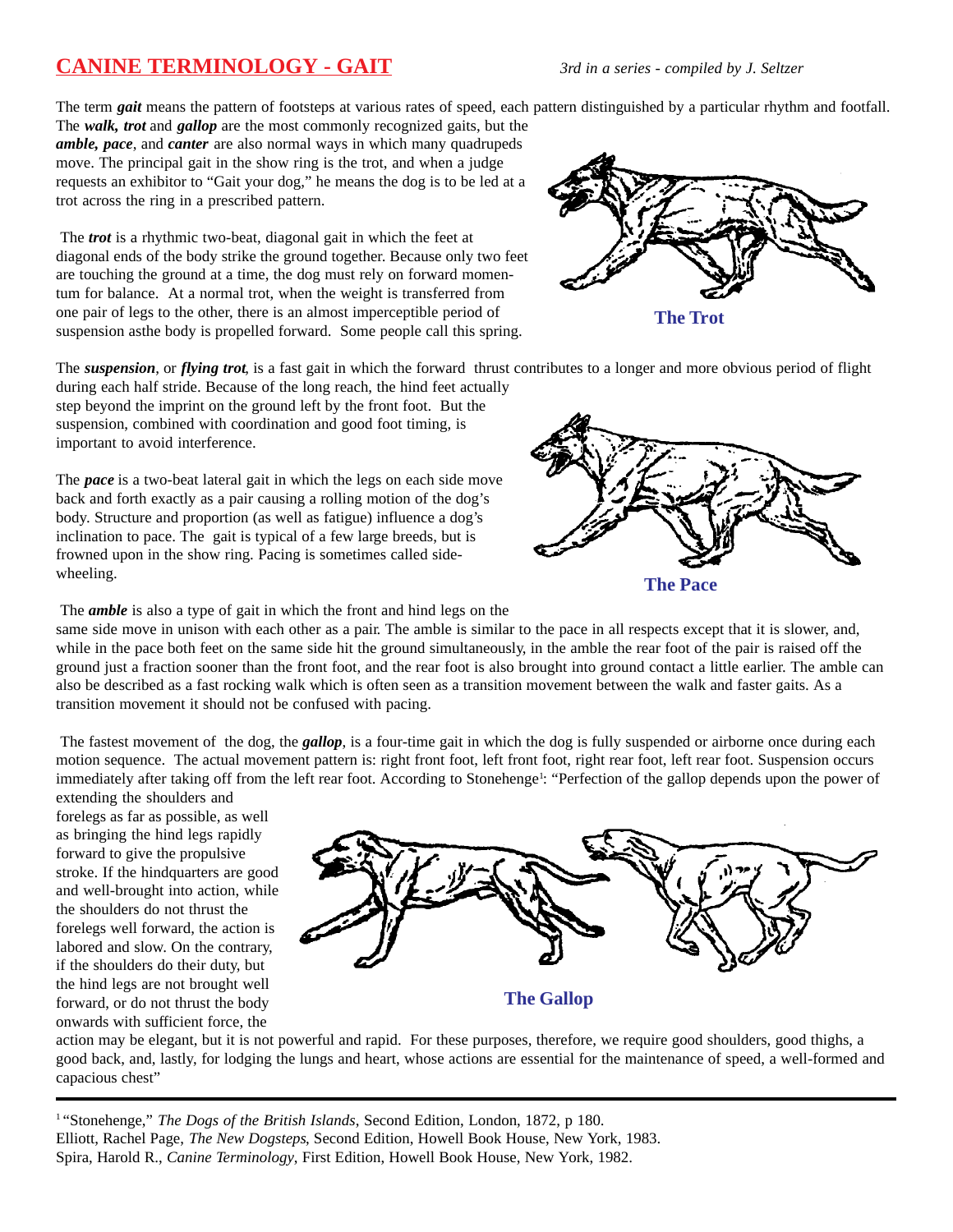# **CANINE TERMINOLOGY - GAIT** *Continued*

The gallop of the Greyhound and several of the other sight hounds differs from that of most other dogs in that it consists of a series of gigantic leaps, leaving the dog totally airborne for considerable periods of time, twice during the sequence of motion. This type of motion is referred to as the *double*

*suspension gallop*.

The *canter* is a term not generally used to describe canine movement. It is basically a slow form of gallop, and not as tiring. It has three beats per stride, two legs move separately and two as a diagonal pair. Cantering is sometimes referred to as the *collected gallop* or the *lope.*



**The Double Suspension Gallop**

The *walk* seems so uncomplicated there is no need to analyze it other than to draw contrast with the faster gaits. It is the least tiring and the slowest of all gaits: a four-time gait with each limb moving one after the other. At the walk three legs support the body at all times, each foot lifting from the ground one at a time in a given sequence: right hind, right front, left hind, left front.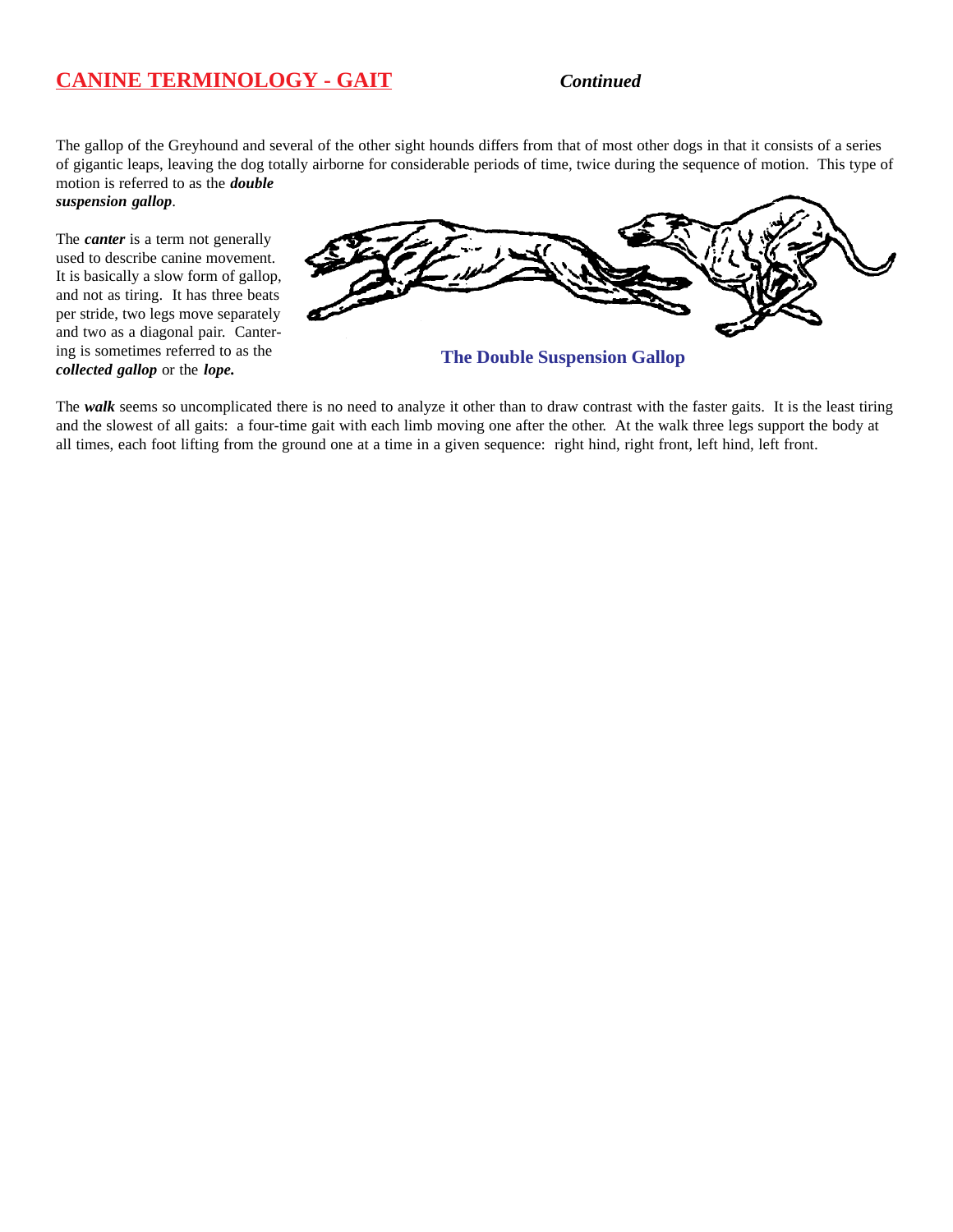## **CANINE TERMINOLOGY - GAIT (Coming and Going)** *4th in a series - compiled by J. Seltzer*



The *normal gait*, as viewed from the front, should be a free, effortless, easy gait without physical contact between individual members. The legs should be carried straight forward from the point of last pad contact to the next one, and the back legs should follow in the same angled plane. Watching the dog move away from you should also show a straight column of bones - from hip socket to pad. The rear leg will angle inward toward the center line as the speed increases, moving in the same plane as the front leg.

This inward angling, called *single tracking* is normal in canine gait. The tendency is for the legs to incline more and more under the body as the speed increases. Eventually, the paws, as seen by their imprints, **Straight - Normal come to travel in a single line.** Single Tracking



Correct single tracking requires that the column of bones from shoulder

to pad remains in a straight line and should be distinguished from *moving close*, either front, back, or both. When moving close, the fore or hind limbs are insufficiently well separated from each other during movement, and, in extreme cases the legs may interfere by brushing up against one another along their inner borders.



There are many possible deviations from normal gait caused either by poor conformation or conditioning. Any deviation from the straight-line column of bones during the entire swing of the limb is a fault. The most commonly seen are among those illustrated here. *Crossing over* is an abnormality of gait in which the feet when extended cross over in front of one another as well as over an imaginary center line drawn under the body. *Paddling* is incorrect and energy wasting movement of the forequarters in which the pasterns and feet perform circular, exaggerated motion, turning or flicking outwards at the end of each step. When *toeing-in* the forefeet are rotated towards each other and the center line instead of being in direct continuation with the line of the pastern. *Toeing-out* involves the opposite rotation of the forefeet. *Weaving*, also called *crossing over, dishing, plaiting, knitting and purling*, occurs when, in front or hind quarter motion, the free foot at first swings around the support foot and then forward and inward, eventually crossing the latter's path before being set down on the ground . Frequently a clever handler can conceal *cow hocks or bow hocks* by deft manipulation when stacking a dog . These structural faults are revealed however, when the dog is being gaited.

References:

Spira, Harold R., *Canine Terminology,* First Edition, Howell Book House, New York, 1982 Nicholas, Anna Katherine, *The Nicholas Guide to Dog Judging,* Third edition. Howell Book House, New York, 1989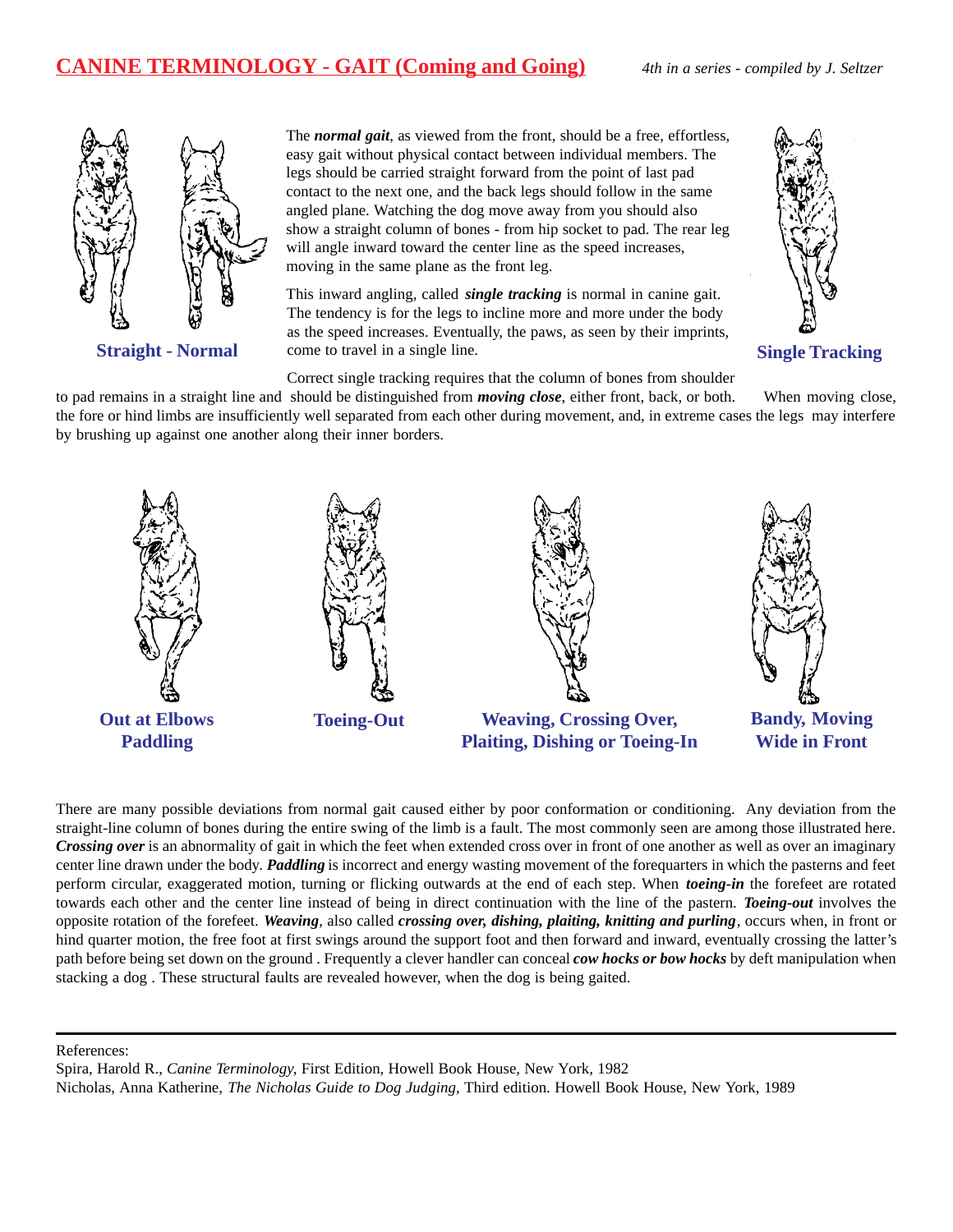# **CANINE TERMINOLOGY - GAIT (Coming and Going)** *continued*

.



*Crabbing or sidewinding* is faulty forward movement in which the spinal column is not pointed in the direction of travel, rather, it deviates at an angle so that one rear leg passes on the inside of the front foot, while the other does so on the outside of its partner, instead of traveling in a straight line with them.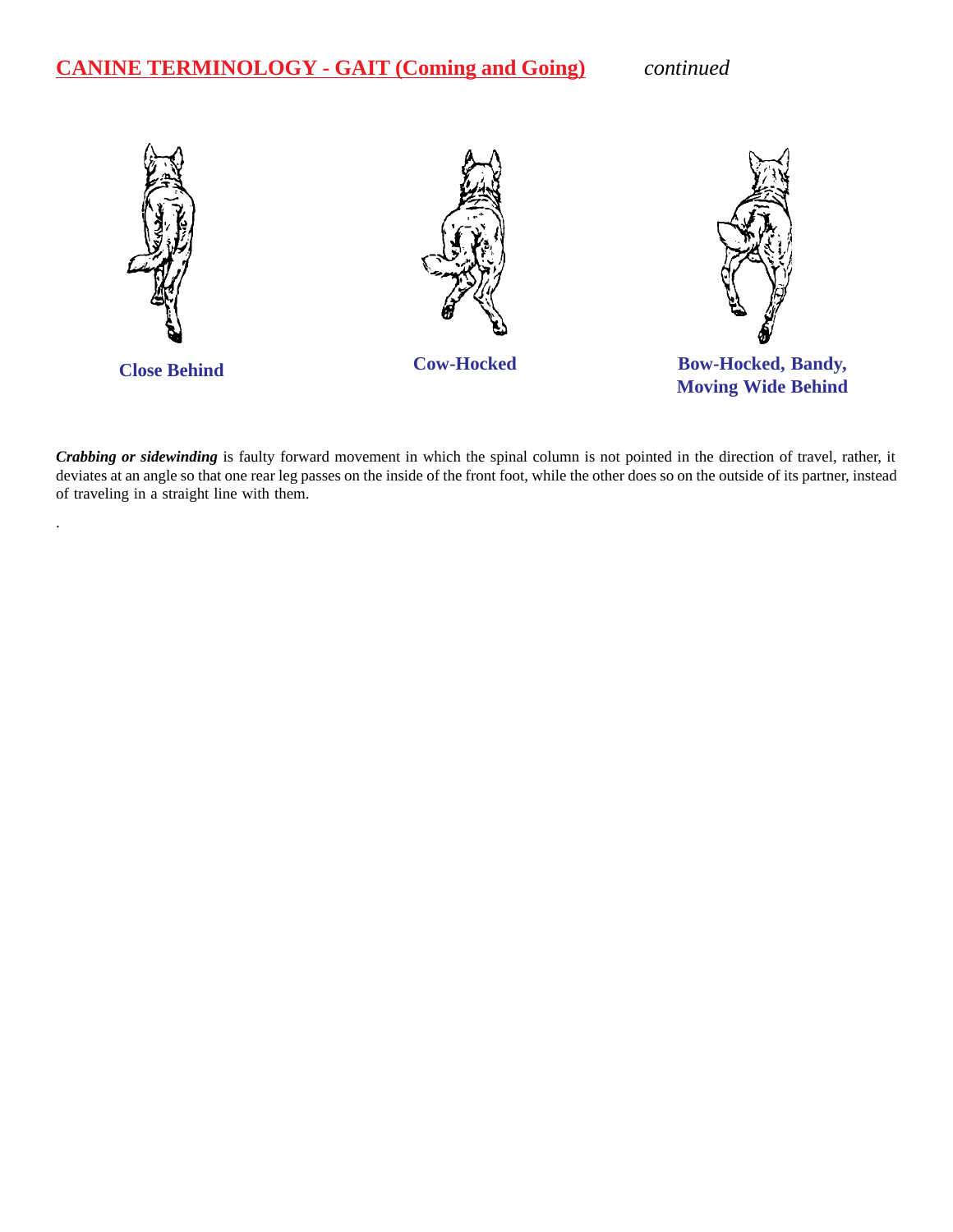Front and rear views (covered in the previous article) probably show us more action faults than side views, but the side views show us the blending of front and rear actions for smooth, graceful passage. The foundation of gait is evident in the front and rear views, and the beauty is revealed by the side view. Two other important factors can be better observed from the side: the flexing of the legs and the supporting action of the pastern under weight, which is often revealed by the bobbing rather than level movement of the withers.

In some dogs, easily detected in a faulty Dalmatian, excessive rolling of the torso caused by too wide a gait, loose shoulders, or general lack of soundness can be observed in the side view as the spots along the topline disappear from view and reappear again with each stride.



*Hackney Gait. Correct for a Miniature Pinscher but generally faulty.*



*Goose-stepping Basenji. Faulty in any breed.*



*Good Angulation facilitates a long stride. Balance facilitates good foot timing.*



*Poor Angulation shortens stride because the bones meeting at the shoulder joint and hip are steeply set, forming joints with wide angles.*

The importance of angulation cannot be overemphasized when evaluating gait. The most significant angles are at the shoulder and hip joints. These joints counterbalance one another as they lift, open and shut with the swing of the limbs. The front of the dog normally carries about 60% of the total body weight and works like a shockabsorbing mechanism as it coordinates with drive from the rear and absorbs impact with the ground. Lack of angulation or stiffness at the pastern restricts the shock absorption and exacerbates the pounding. Whether viewed from the side or from front or rear, the action should be smooth and harmonious with no twisting or jerking. Problems arise when one part has to overwork or compensate for lack of balance, injury or weakness in another. It is important to note that excessive angulation in any part of a dog's body is detrimental to joint support and endurance. It is never a question of the more angulation the better - it is a matter of just how much is needed for functional efficiency.

A dog with good angulation and balance will have joints that flex easily and smoothly, providing strong thrust from the rear and spring and resilience in the front. Dogs with poor angulation must take shorter steps, and more of them, to get where they are going. Their action is bouncing rather than smooth. A dog that is straight, front and rear, has a short, stilted gait, but, if in balance, may be better off than a dog lacking balance, where one end has to compensate for the faultiness of the other.

*Hackney action* as a fault is caused by more angulation and drive from behind than in front. The dog resorts to extra high action of the forelegs in order to keep the paws out of the way of the oncoming back feet. The term is taken from the hackney horse which exemplifies this action. Although specifically requested in some breeds standards, e.g., Miniature Pinscher, hackneying is an abnormal movement that requires rather steep shoulder angulation, coupled with upright pasterns.

References:

Elliott, Rachel Page, *The New Dogsteps*, Second Edition, Howell Book House, New York, 1983.

Nicholas, Anna Katherine, *The Nicholas Guide to Dog Judging,* Third Edition, Howell Book House, New York, 1989. Spira, Harold R., *Canine Terminology,* First Edition, Howell Book House, New York, 1982.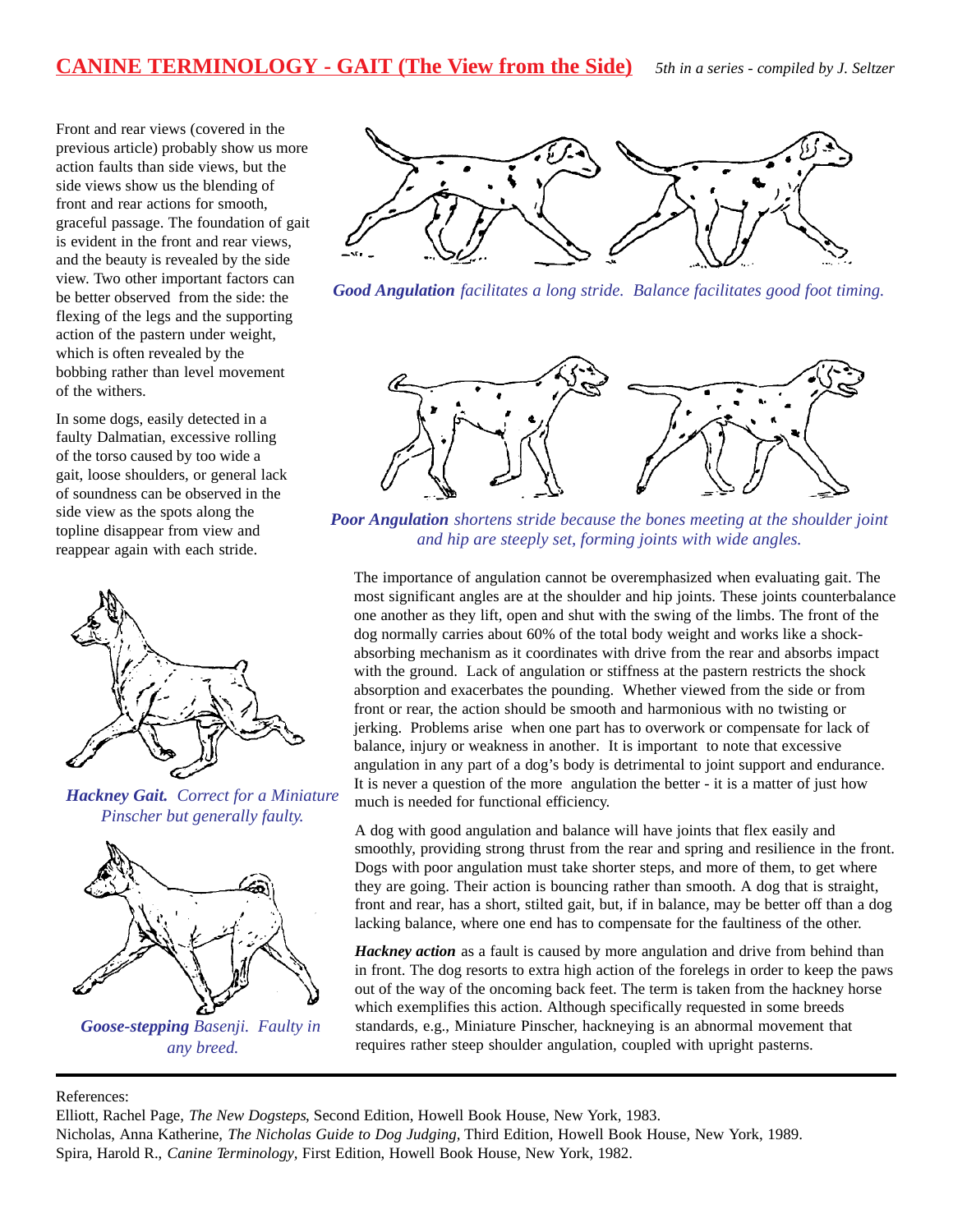## **CANINE TERMINOLOGY - GAIT (The View from the Side)** *Continued*

*Goose-stepping* is a movement typified by accentuated lift of the forelimbs, similar in most respects to a hackney gait, but coupled with full extension of the front pasterns and feet before placing them in contact with the ground. The dog seems to have good reach, but close observation will reveal that the actual front foot contact with the ground is delayed, and therefore the effective reach is considerably shorter.

*Overreaching* at the trot is a common fault, caused by more angulation and drive from behind than in the front, so that the rear feet are



*Over-reaching Boxer. Observable in profile and especially when moving fast, in which the hind feet are thrust past their front counterparts.*

forced to step to one side of the front feet to avoid interference or clipping. This is one of the many forms of poor foot timing, but it must not be confused with the natural overreach in the suspension trot, or in the canter or gallop. Overreaching is a common fault in puppies as they develop through "leggy" stages when the height at withers may exceed length from buttocks to shoulder joint by a fractional difference. As the puppy develops and the body proportions come into balance, the overreaching ceases.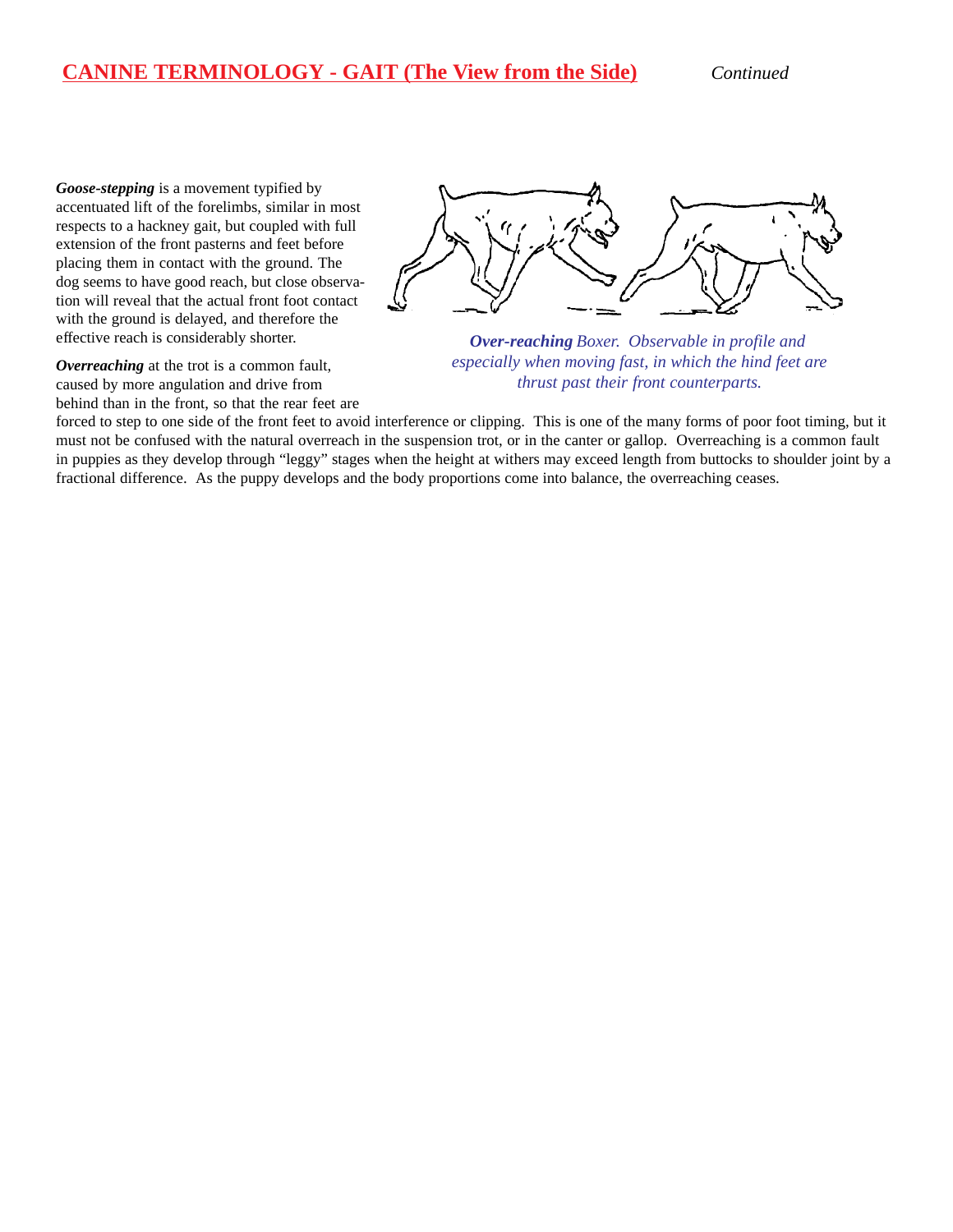## **CANINE TERMINOLOGY - TYPE** *6th in a series - compiled by J. Seltzer*

A Rottweiler is not a Whippet; a Whippet is not a Rottweiler! This seemingly inane statement actually defines the essence of type, for type when used to discuss purebred dogs is synonymous with breed character. It has been defined by the American Kennel Club as: the characteristic qualities distinguishing a breed; the embodiment of the Standard's essentials<sup>1</sup>. However, perhaps the best discussion of type comes from Anna Katherine Nicholas in her excellent book, *The Nicholas Guide to Dog Judging*:



**It refers to the combination of distinguishing features which add up to make each breed's stamp of individuality. A dog to be "typey", or of correct type, must be strong in these points, or features, considered by the Standard as characteristic of his breed. The word "type" is constantly abused by fanciers who misuse it as an expression of personal preference, and incorrectly in other ways. This is extremely confusing to those who wish to learn. We often hear a person say that a dog is, or is not, the type Pointer, or Poodle, or Boxer he does or does not prefer. Actually, there can be only one correct type within a breed. There are breeds in which the males are stronger in breed characteristics than are the females, but not of a different type. In all breeds, type is never a matter of personal preference, but rather an adherence to desired breed characteristics. A dog of good type is as just described. One of poor type is incorrect in those special features peculiar to his own breed. And one lacking in type is weak in distinguishing breed characteristics.**

**Variations within a breed do not make dogs of different type. The fact that a dog is small, or large, or heavily boned, or light in bone,**



#### References:

<sup>1</sup>The Complete Dog Book, 16th edition, Howell Book House, New York, 1980, p 763.

2 Nicholas, Anna Katherine, *The Nicholas Guide to Dog Judging*, 3rd Edition, Howell Book House, New York, 1989, p 21.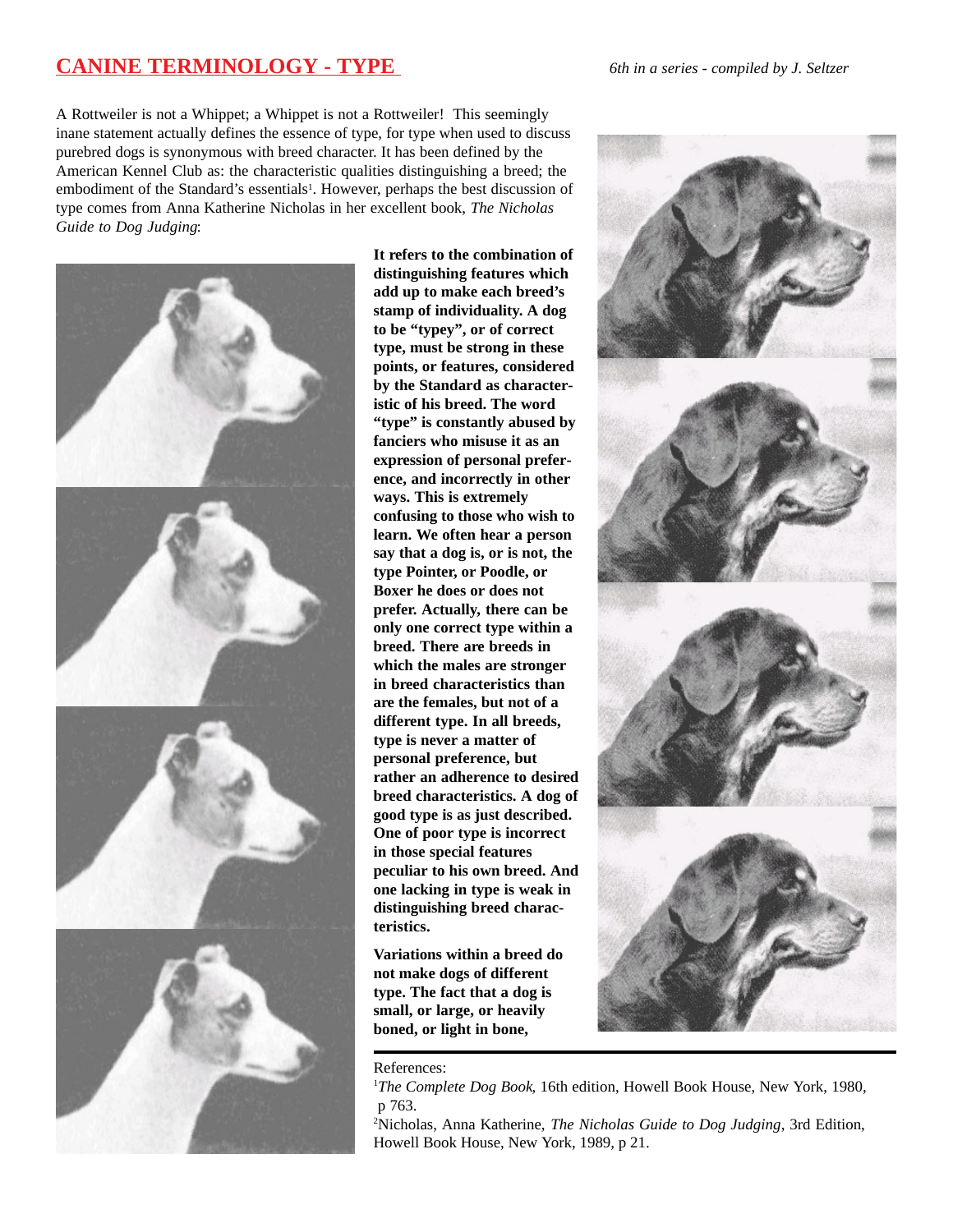**extremely muscular, or overly refined, does not make a different type dog from others of its breed. Dogs of the same breed are basically the same type. Differences in individual features and conformation are exactly that. These features and the dog's general conformation must be evaluated point by point, faults against virtues, to decide which dog most closely conforms to the ideal type described in the Standard, and is thus the more typical, or better specimen of his breed.**

**A typey dog catches the expert eye on sight, being the very embodiment of his breed's heart and character. It is not just balance, nor flashy style, nor sound action, but a living example of the distinguishing features which make him of one special breed. A dog lacking in type is a common dog with little to offer his breed, even though he may be well-balanced, sound, and beautifully presented. A dog excelling in type is a valuable asset to his breed, even should he possess minor flaws in other respects.2**

Nicholas considers the understanding of type to be one of the key elements in qualifying a person to be a dog show judge. Her five essentials: **Type, Balance, Style, Soundness,** and **Condition** she considers to be the key words in the vocabulary of a dog show judge. But of these, type is the *sine qua non*, for without it the dog is not a true representative of his breed and cannot be judged against the Standard for that breed.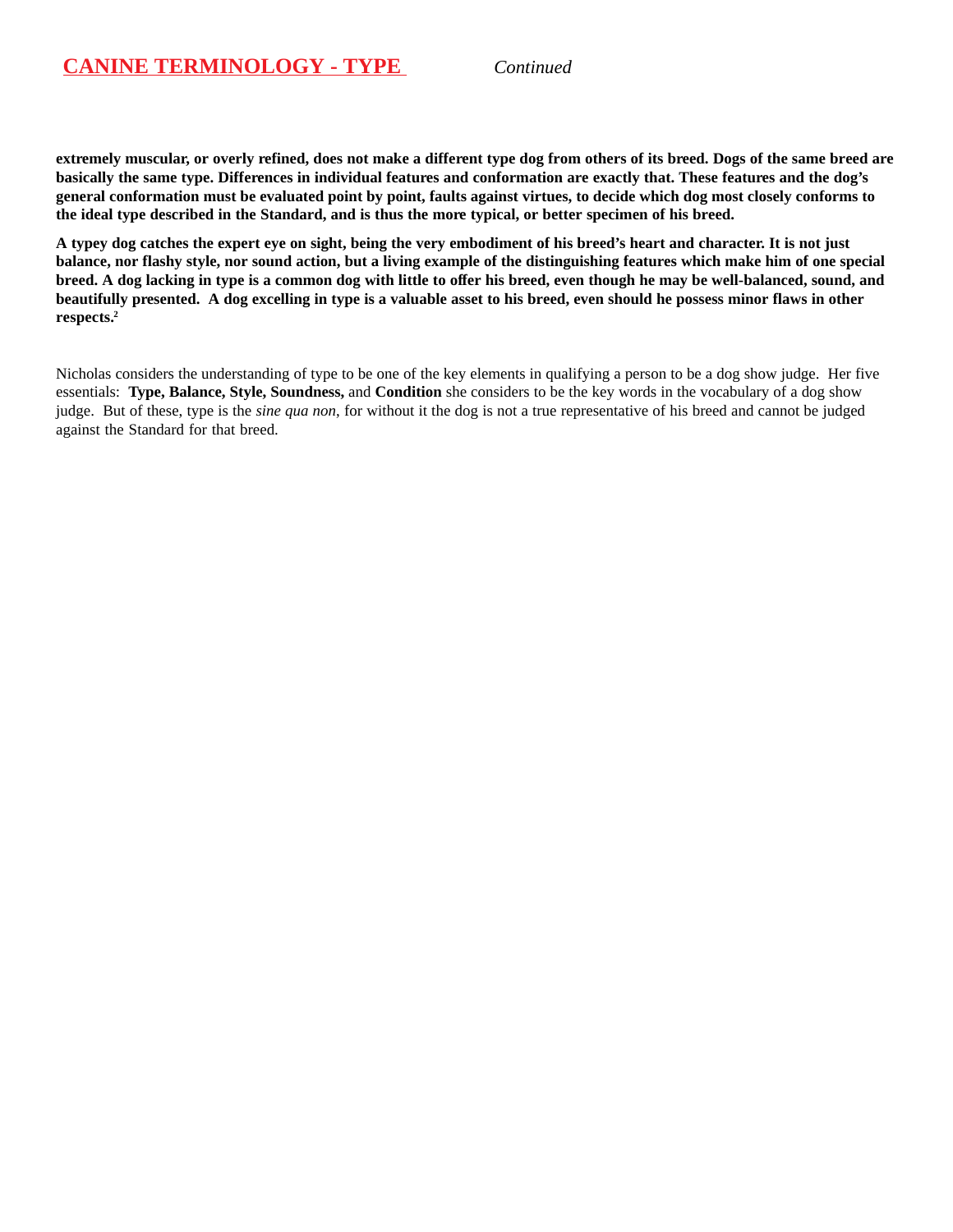## **CANINE TERMINOLOGY - TYPE REVISITED** *7th in a series - compiled by J. Seltzer*

In the previous article I introduced the subject of **breed type** and quoted extensively from Anna Katherine Nicholas who argued that there can be only one breed type - that which exemplifies the breed by conforming to the Standard for that breed. Others might claim that most breed standards are not sufficiently detailed to define the breed thereby allowing diverse interpretations. In this case, and I believe it to be the rule rather than the exception, each breeder and each judge forms his own picture of the ideal for the breed. In a recent issue the *AKC Gazette*<sup>1</sup> dicussed the issue of type with several notable judges; their comments are of considerable interest.

Edd E. Biven: "A fad or whim in a breed can do irreparable harm. In the more than 30 years I have been judging, I have seen the 'commonization' of several breeds - a process by which breeds migrate, under the influence of several individuals, from their original intended type to that which more closely resembles the breed that is enjoying great favor. .. Some people try to justify changing a breed by saying it makes the breed prettier or gives it a better chance to win or place in its group. . . Some people referred to this process as modernization. I happen to feel it is an aberration. Breeds must be preserved beyond the integrity of the registry. Type is steeped in the past and must be guarded in the present for the future."

Anne Rogers Clark: "Type, to me, is what makes the dog look like its breed. First we must read and understand the standard for the breed we are evaluating . ..Next we must apply what we've read to the animal at hand.. . Now, how does the dog move from the side? ...Now look at the dog's soundness coming and going ...What we have done is judge the overall picture, made the first selection on type and rewarded the soundest of the typical specimens. An untypical dog that is sound is worthless; a typical dog that is sound is priceless."

Derek G. Rayne: "A judge new to any breed is unable to recognize that the current winners may be of a far different type than those of another era. . . . Frequently today we hear exhibitors and judges say a certain dog is the greatest living example of that breed. Unfortunately, this dog may be very showy and sound but is not, in reality, the true type of this breed as were the winners of 20 or 30 years ago. Many breeds today have lost their true type. . . We must realize that true type is the quintessence of any breed. A healthy farm dog trotting down a country lane has all the attributes that are found in most standards of most breeds - all it lacks is type!"

R. William Taylor: "There are those who will say that there can be only one correct in a breed, others that a breed should have various types needed to breed and maintain the ideal.. . While these different types perhaps are necessary in the breeding kennel, it is seldom that a judge will vary his or her idea of type when judging both sexes of a breed, taking into account the variations of the sexes. . . It is the virtues of a breed, when found together in abundance, that will decide type in an individual dog. All dogs possess faults in varying degrees, most of which will not alter type. A Pekingese must have a bowed front. If it has a straight terrier front, that fault will preclude the dog from being typical. It is therefore lacking in type. Back in the 1950s Ernest Eberhard wrote, 'An ability. to recognize type at a glance is a breeder's greatest gift. Ask the successful breeders to explain this subject. There is no other way of learning.' "



*A study in breed type - - Dalmatians all! And each a champion bitch. Only the spots have been removed to protect the innocent.*

<sup>1</sup> "What is TYPE?", in AKC Gazette, August 1994, pp 34-39.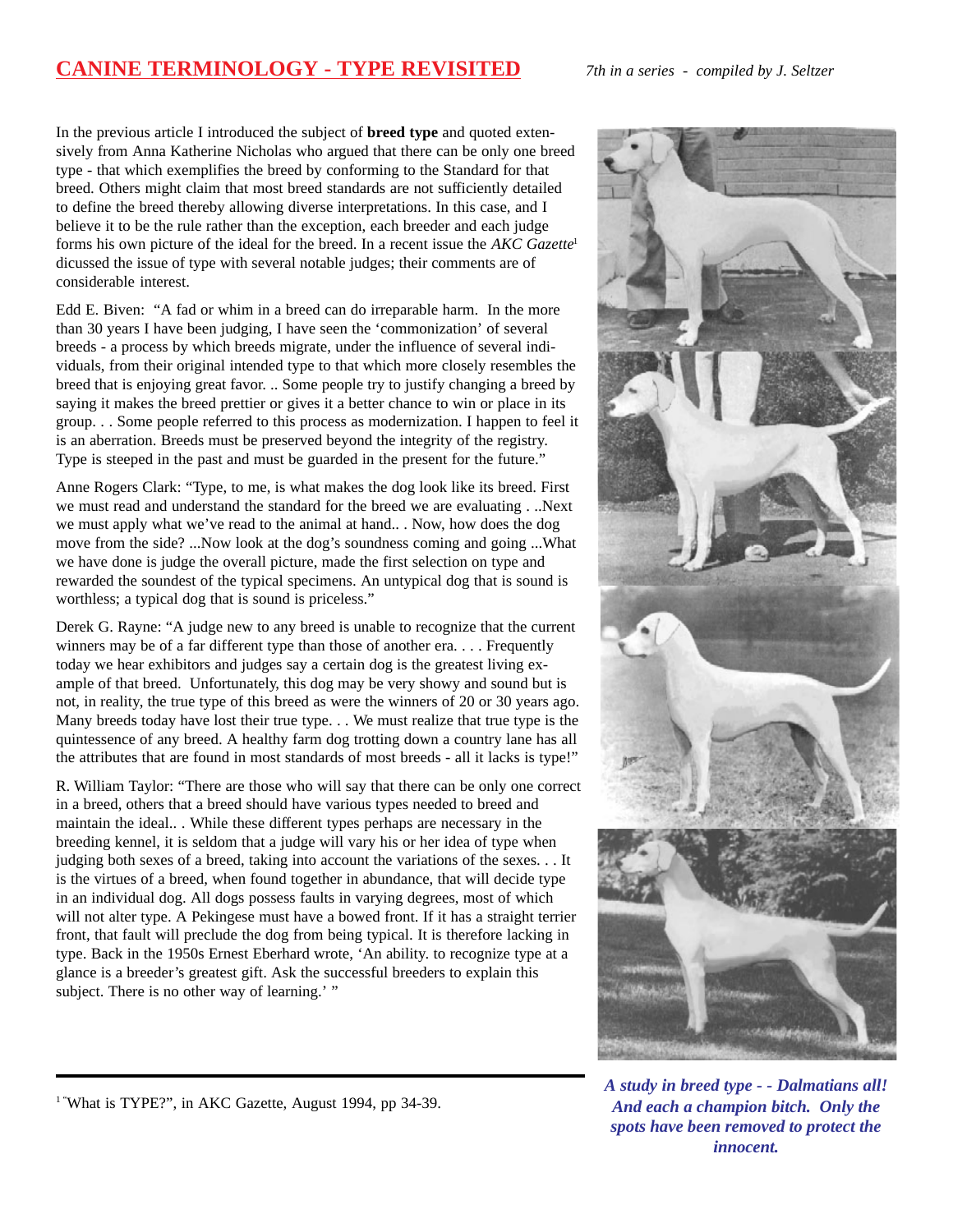## **CANINE TERMINOLOGY - TYPE REVISITED** *Continued*

Dorothy Welsh: "Certainly, when we view old paintings depicting dogs of the past, type was different. . . . A trip to the Dog Museum in St. Louis makes us aware of basic breed types and how they have evolved. As our civilization progresses, change is the only constant. So what do we mean when we call a dog "typey" or lacking in breed type? The essence of the reason for the breed's existence should be easily visible, definable and reproducible. In my opinion the true test of type is in the whelping pen. Unless a dog or bitch can reproduce the best of his or her breed type, the term has no lasting effect on the future of that breed. We, as fanciers, breeders and judges, must be able to define type and find it, or the lack of it, in dogs in the show ring. We must constantly work to hold that type, so that 100 years from now we will be known as good stewards of the breeds we are involved in."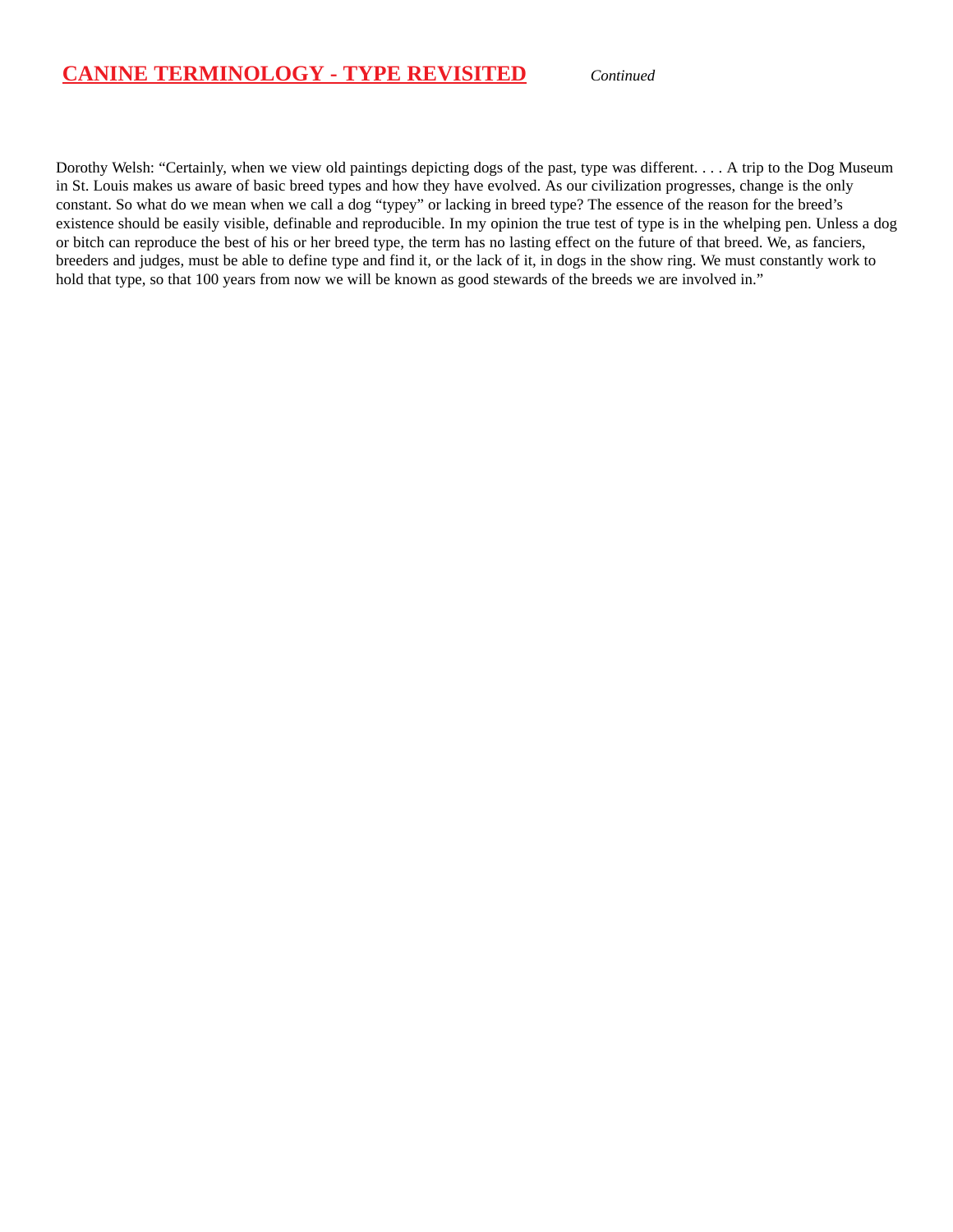# **CANINE TERMINOLGY - SYMMETRY** *8th in a series - compiled by J. Seltzer*



As a novice in the world of show dogs many years ago, I deemed it essential that I become totally conversant with the AKC Standard defining my breed of choice. Not only was I to become expert on canine anatomy and the special terms used in the field, but I felt it important that I memorize all the essential elements of the standard. I was somewhat taken aback very early when I came upon the phrase "symmetrical in outline" in the general description of the breed. Since I worked as an applied mathematician and wrote and published technical articles in the field, I was sure that I knew what was meant by the word, symmetrical. So here was the



puzzlement! Every large animal on earth possesses what is called bilateral symmetry, while some few smaller species are radially symmetric and some microorganisms are even spherically symmetric. Why state the obvious! Unless the dog was horribly deformed, it had bilateral symmetry the same as every other dog, that is, its right side was essentially a mirror image of its left side.

whole. $<sup>1</sup>$  Beauty is bound up with this</sup>

layman to understand than type.



sense of symmetry, and it is in this

**Balance in dogs, as in everything else, means proportion. A well-balanced dog possesses neither glaring faults nor one outstanding feature. He pleases the eye by his nicely proportioned appearance. The various features of the well-balanced dog are in correct relation one to the other, height to length, neck to back, head to neck and body, length and width of skull to foreface, all fitting to each other in the manner described by the standard. Balance is an invaluable asset to a show dog, attracting and appealing instantly by its look of rightness.2**

Of the various elements that make up balance in a dog the easiest to depict is that of angulation where we assess the match of front to rear. Good angulation is essential to long, effortless stride and smooth action. Nonetheless, a dog with poor angulation, but in balance front and rear, may often move better than a dog with better angulation that lacks balance.



References:

We examine the balance of three of the various Boxers depicted in Enno Meyer's 1945 book. First, presented as the ideal male showing both the proper type and balance, is the dog depicted on the left. This dog manifests the robust build and distinct musculature which is not exaggerated or overdone, presenting the proper balance and symmetry that is demanded of the working dog. Working dog structure requires that all component parts contribute to the exercise of the required activities. Both the front assemblage and the rear are well angulated and balanced.



<sup>1</sup>Weyl, Hermann, "Symmetry," in The World of Mathematics, vol 1, p 671, Newman, James R., ed.

2 Nicholas, Anna Katherine, The Nicholas Guide to Dog Judging, p22, 3rd ed, Howell Book House, New York, 1989 Meyer, Enno, Judging the Boxer, 1945, as quoted by Nicholas

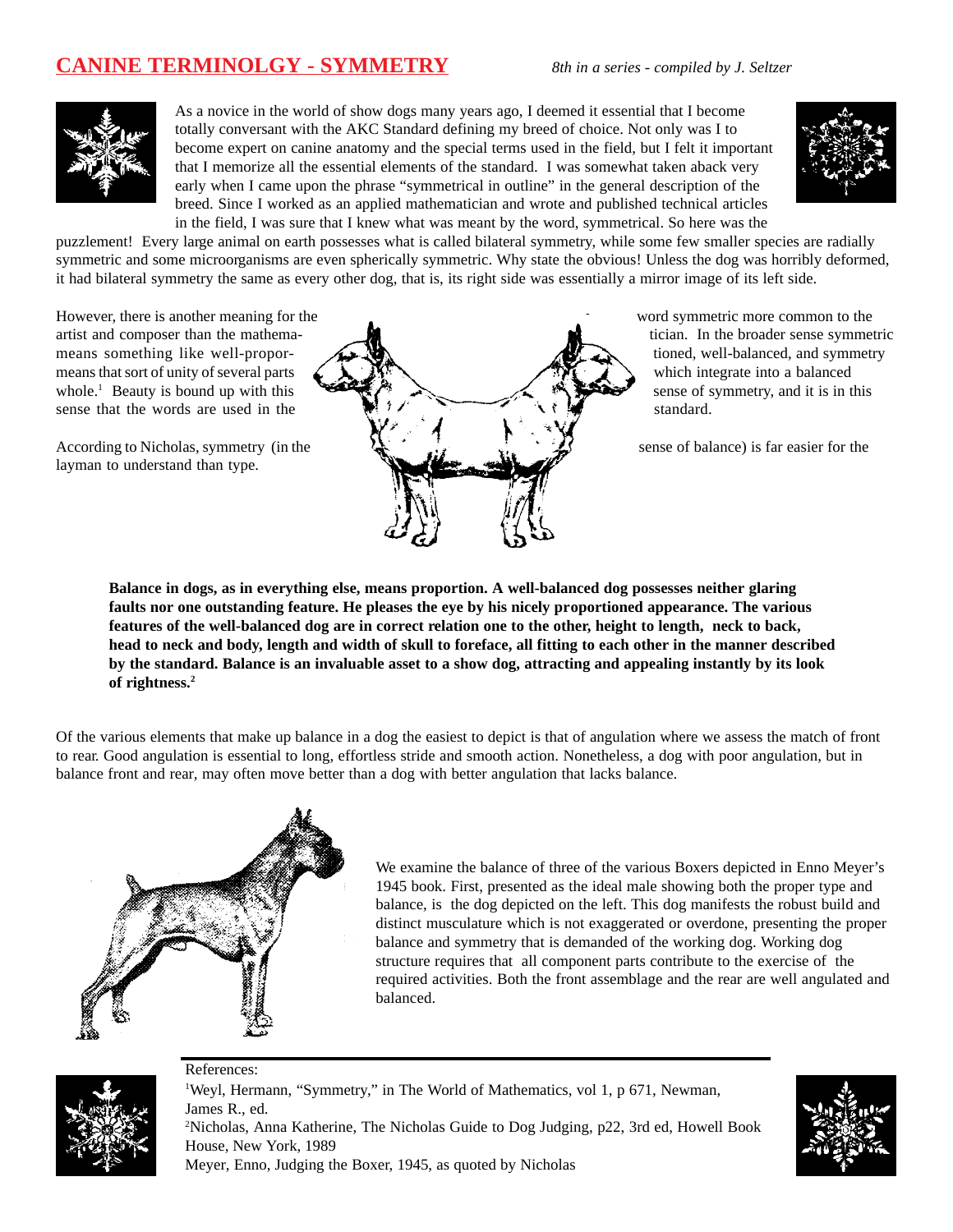## **CANINE TERMINOLGY - SYMMETRY** *Continued*

The boxer depicted on the top right, on the other hand, is of fair, overall squareness, but with easily apparent faults, the most noticeable of which is the over-angulation of the hindquarters. As a fault of conformation, this mars the general outline of the dog, and more than that, it may impede the movement and staying power of the working dog not endowed with the long body needed to help compensate for the unmatched drive from the rear.





The Boxer on the bottom left, though somewhat lacking in Boxer type, is of good , sound stance and conforma-

tion. More nearly showing the terrier type with a straighter front and corresponding wider angles at the stifle. Nonetheless, this specimen is in balance, front and rear, and as such can be expected to show better movement and greater staying power than his less fortunate brethren lacking the balance he possesses.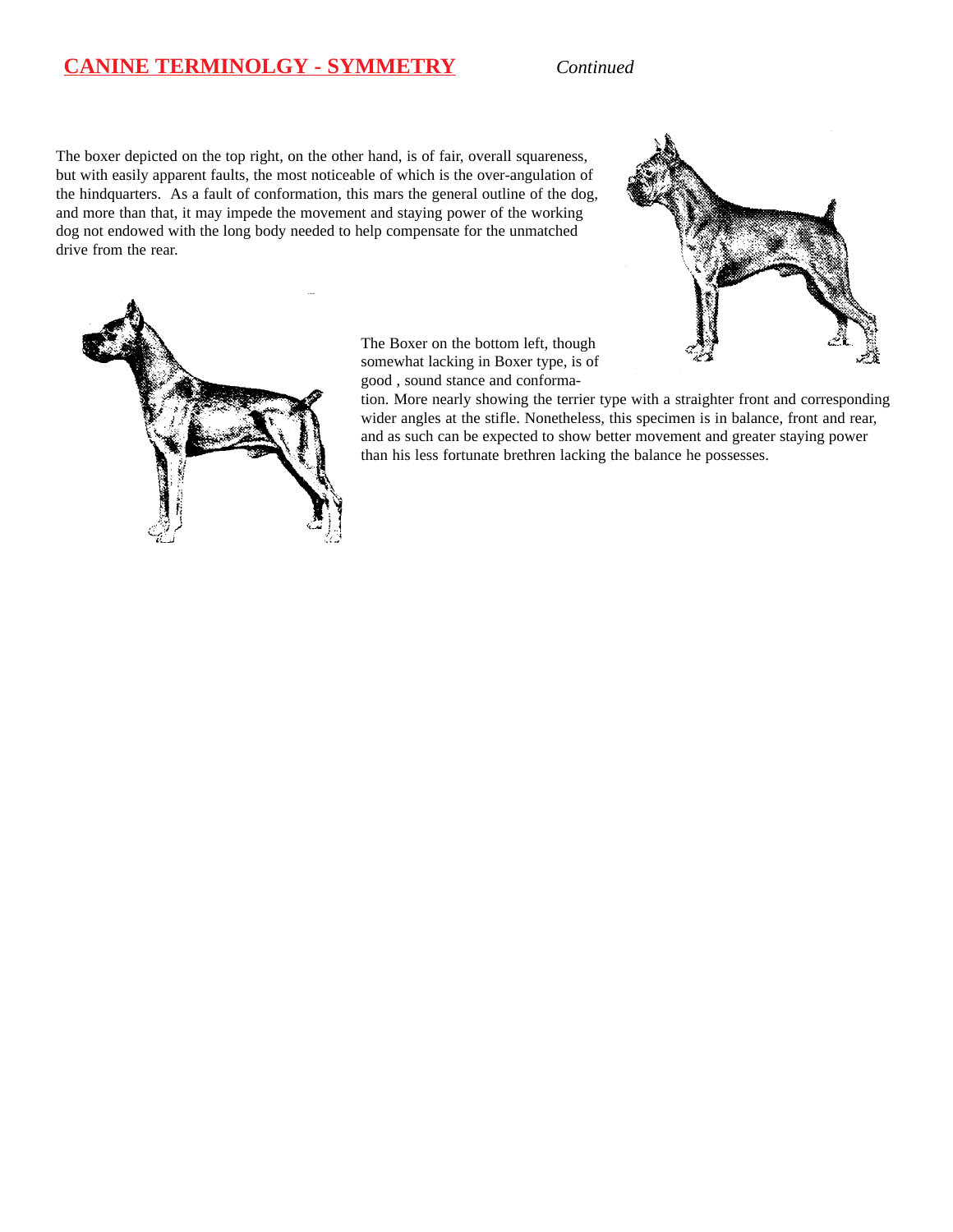# **CANINE TERMINOLOGY - STYLE** *9th in a series - compiled by J. Seltzer*

Of the five essentials that the dog show judge must consider in evaluating a show dog, style is probably the most difficult to describe in words. Yet it is the most obvious quality that can be discerned by both novice and professional alike when observing the dogs competing in the show ring.

#### **Style results from a combination of balance, elegance of carriage, showmanship and personality. A stylish dog possesses an air of pride, eagerness and alertness which is extremely attractive and appealing.1**

The self confidence, poise and subdued dominance (manifested especially by the males but not uncommon among the bitches) expressed as an obvious sense of presence, what we might call "owning the territory," goes a long way' to attracting the eye of the judge in the show ring. Insofar as this characteristic is innate in the show dog, it is my impression that its foundation is largely hereditary. Often one can perceive this quality when observing the puppies in the litter box. One puppy will stand out shortly after the eyes are open and the littermates begin to challenge each other for their positions in the hierarchy. That puppy, if properly trained and socialized, will almost certainly continue to display an exceptional air of self assuredness throughout its life.

As with most hereditary characteristics, however, the manifestation of this quality depends to a great degree on training and presentation. The dog must know, almost as a matter of second nature, exactly what it is expected to do in the show ring. This requires that the handler at a very early stage of the puppy's life demonstrate exactly what is required in the way of stacking and gaiting. The training sessions, of course, must be short and playful, and the puppy must be rewarded for good performance. Early exhibition at match shows will build on this confidence if the puppy can be made to enjoy the experience. Do not hesitate to ask the judge to be excused from the ring (even at point shows) if the weather or other factors seem to be having a negative impact on the puppy .

As the dog matures and the show ring skills improve so that he will gait and set up properly, there is no need to rehearse him at it every two or three days, or even the day before a show. To do so is to push him to the point of boredom, which may never be overcome.<sup>2</sup>

According to George Alston, one of the most successful of the professional dog show handlers, you should make every effort to "find your dog's buttons." Try out different things to see what makes him respond. If he likes to be scratched behind the ears, then, if you want him to do something, give him a little scratch and a little encouragement. Finding a dog's buttons may happen right away, or it may take months. Sometimes it happens by accident. Maybe bait will work, maybe a squeaky toy, maybe scratching under the chin.<sup>3</sup>



*CH. King's Creek Triple Threat, top beagle shown in the 60s. A classic and very stylish dog, multiple Best in Show, sire of 90 champions. photo from Nicholas, p. 70.*

Finally, though the dog may have all the qualities and stylishness to make it a top contender, the handler must also have a positive mental attitude. Your own psychic energy translates itself to the dog and fosters greater energy in the dog. The two of you as a team will fuel one another so that you both will feel better, look better and project a better image to the judge. When you enter the ring, you must mentally condition yourself to win whatever the odds you believe may be encountered. In this way you always perform at the peak of your ability. Stage fright or nerves must be avoided at all costs. Animals sense this and will not perform well with a nervous person at the other end of the lead.

When preparing the dog for the ring and during the grooming process, use the time to mentally prepare your dog. Assess your dog's mental attitude and your own feelings on the day. If your dog is up too high, use the time to relax him. If you are both down and not alert, gradually try to increase your own enthusiasm level, so that by the time the dog is ready to come off the table and go into the ring, you are both up and showing.<sup>4</sup> If both you and your dog are mentally prepared, your dog has his best chance of displaying his best qualities and the style that will attract the judge's attention to put him in the running as a top contender.

#### References:

<sup>1</sup> Nicholas, Anna Katherine, *The Nicholas Guide to Dog Judging*, 3rd Edition, Howell Book House, New York, 1989, p 22. 2 Forsyth, Robert and Forsyth, Jane, *Successful Dog Showing*, Howell Book House, New York, 1988, p 75. 3 Alston, George G. and Vanacore, Connie, *The Winning Edge*, Howell Book House, New York, 1992, p 22. 4 Alston, *op. cit*., p 101.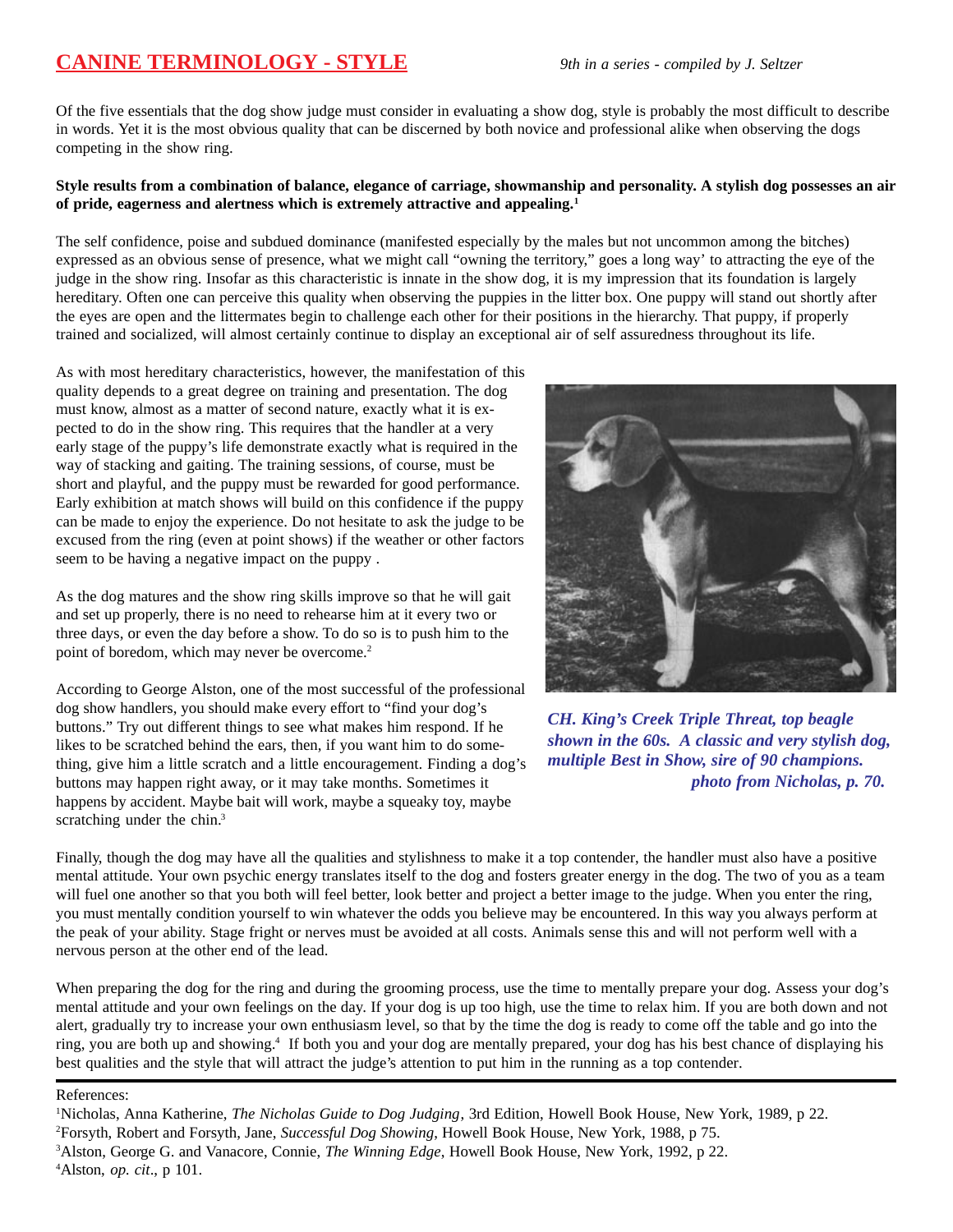# **CANINE TERMINOLOGY - CONDITION** *10th in a series - compiled by J. Seltzer*

Of the five essential conformation show-judging qualities discussed by Anna Katherine Nicholas, condition is the one quality over which the owner has most control and ultimate responsibility. Nicholas defines condition as well-being. She asserts: "A dog in top condition carries exactly the right amount of flesh, being neither fat nor miserably thin. His eyes are bright, clear and sparkling. His coat is full, healthy and shows good care."<sup>1</sup> According to George Alston, "Level of fitness is usually what separates the Best-in-Show dogs from the also rans."2

How can one determine whether a dog has excess fat? While palpating the rib cage and the loin, one should be able to feel the bones of the vertebrae and ribs under the skin. How can one judge whether a dog is fit? Stand behind the dog and, with your right hand, push on the outside of the dog's right hind leg, thereby causing the dog's center of gravity to shift to the left leg. The muscles should be firm and well-defined. Repeat this process for the other leg.<sup>3</sup>

Good condition means as hard as a rock. Some dogs are that way naturally and some have to work at it. Dogs that are not normally active need some help in exercising, but no dog should be given any involuntary exercise until it is two years of age or older.4 All dogs need to be shown in hard flesh, even the Toy breeds. When the judge physically examines a dog he does not want to feel flab. A judge must feel that the dog is in firm condition. Proper exercise will stimulate the circulation as well as help hair growth.

When you begin exercising the dog, whether jogging with you on a lead or putting it on a trotter (though many top handlers believe that use of a trotter often leads to a short, choppy gait), do it only until the dog begins to labor, then quit, whether it's a mile or 100 feet. If a dog is forced beyond its comfortable endurance, muscles that compensate will eventually turn into bad habits in movement. Your dog will take these learned negative patterns into the show ring and they will be practically impossible to break. Build up the dog's endurance gradually so that it can do more and more, but always at its own pace. Walking is better exercise than galloping. If you are doing roadwork, either behind a car or bicycle or on a trotter, it should be done every other day. It takes twenty-four hours for the muscles that are injured to recuperate.<sup>5</sup>

Jogging with your dog can help a sloppily moving dog tighten up or enable the basically correct moving dog to develop a gait that is smooth, fully extended, and animated. Done incorrectly, however, jogging can actually cause a show dog more harm than good. Therefore, the most important factors to consider are: not to run the dog too many miles or train on a surface or at a speed that could inhibit movement. Also, never run a show dog downhill, as this causes the dog to restrict his reach and can cause other movement problems. Running uphill may cause both of you to pant a little more but can benefit a show dog by strengthening a weak rear or developing rear drive.



*A less common way of exercising. Handler, horse and dog must be well trained to avoid accidents. Some object to the use of the dog harness, feeling it impairs the action of the forequarters. photo from the Forsyth Guide to Successful Dog Showing, p 58.*

The speed at which a show dog jogs can cause improper movement in the ring, so try to run at a speed that encourages the dog to move out freely, reaching and driving to full extension. Never allow a dog to run so slowly that he switches to a pace or moves in a choppy, restricted gait. Dogs with correct angulation, and, therefore, a longer stride will trot faster than ones with steeper angulation and more restricted reach. If the dog is running so fast that it breaks into a gallop, slow down so that the dog reverts to a fully extended trot. Pat Craige, the top-winning owner-handler of the Vin-Melca Norwegian elkhounds, in her recent lecture at the Berks County Kennel Club, remarked that she prefers long walks over jogging to maintain the fitness of her very athletic breed of dogs.

However, if a show dog is run properly and the mileage is kept to a reasonable level, the dog's gait should show significant improvement over a period of time, and he should be a pleasure to watch.<sup>6</sup>

References:

<sup>1</sup> Nicholas, Anna Katherine, *The Nicholas Guide to Dog Judging*, Howell Book House, New York, p 22.

<sup>2</sup> Zink, Christine, Coaching the Canine Athlete, *AKC Gazette*, Feb 95, p 36.

<sup>3</sup> Ibid., p 36.

<sup>4</sup> Alston, George G. and Vanacore, Connie, *The Winning Edge*, Howell Book House, New York, p 20. 5 Ibid., p 22.

<sup>6</sup> Gallup, Davia Anne, *Running with Man's Best Friend,* Alpine Pubs., Inc., Loveland, CO, p 33.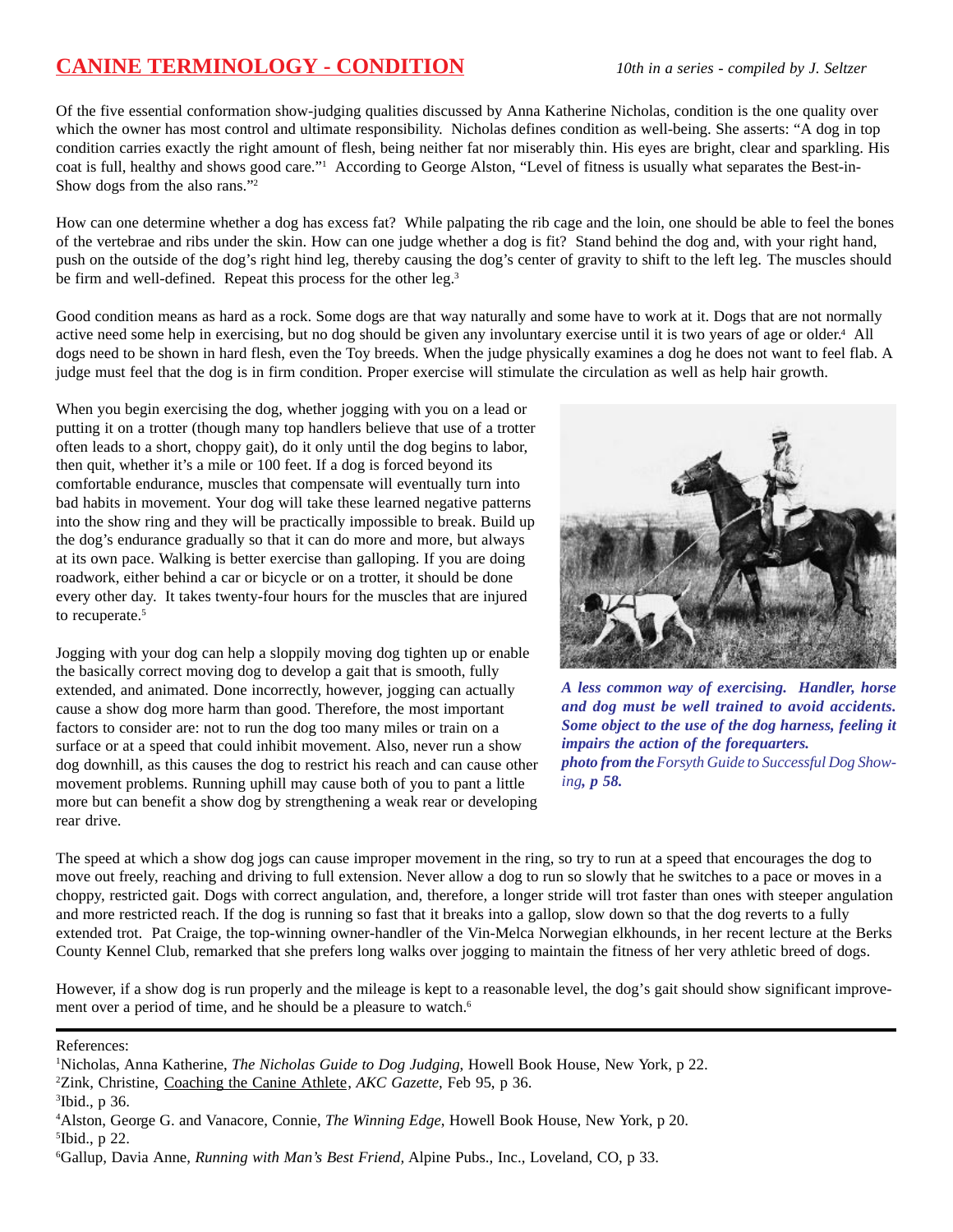# **CANINE TERMINOLOGY - SOUNDNESS** *11th in a series - compiled by J. Seltzer*

Anna Katherine Nicholas' fourth of the five key words in the vocabulary of a dog show judge is Soundness, and unlike the other terms that had quite specific meanings, the use of this word is fraught with ambiguities. It is not unusual for dog people to give a slight twist to the meaning of ordinary words - but these words then take on a special meaning, well-understood by themselves. The various meanings attributed to soundness by dog fanciers was brought to my attention this past summer when I was exhibiting my puppy, Punky, at a local match. She had won her class, breed, and group and had just left the ring after competing, unsuccessfully, for Best Puppy in Match. A well-known AKC judge of non-sporting dogs whose husband, also an AKC judge, had just awarded Best Puppy to another dog, approached and asked permission to examine Punky. I gladly obliged. After the examination, she remarked on how well she liked my puppy, exclaiming, "She's really very sound. Many Dalmatians competing in the show ring today are not, you know!" I left, feeling quite proud, but not quite sure what this compliment really meant. I knew the dictionary meaning of soundness, but couldn't be certain that was what was meant. By the dictionary, soundness means freedom from disease, flaw or defect, but it seemed not to have the right connotation in this case, especially since most Dals in the show ring can certainly be assumed free from disease.

When I got home, I turned to Anna Katherine Nicholas' book, *The Nicholas Guide to Dog Judging*, where I read:

Soundness refers to freedom from disability. It is the word most used to describe the manner in which dogs gait. A dog traveling correctly in accordance with its breed requirements is habitually referred to as a sound dog, though it might be more specific to say that such a dog is a good mover or typical in action. $<sup>1</sup>$ </sup>

I took this as the meaning that the judge wished to convey, since I was aware that my puppy, for whatever faults she might possess, was a competent mover, reaching and tracking better than any puppy I had previously owned. But, I wasn't absolutely sure. . .

The AKC lexicon defines soundness as the state of mental and physical health when all organs and faculties are complete and functioning normally, each in its rightful relation to the other.<sup>2</sup>

Spira defines soundness as referring to construction, both physical and mental, that enables a dog to carry out those duties for which it was originally designed. A sound dog, by definition, is one not only



*An obviously sound Dalmatian enjoying a seaside romp. photo from Canine Lexicon by DePrisco and Johnson.*

physically capable of work, but also one possessing the willingness to perform it. Defining anatomical soundness is a relatively simple task Gauging an animal's mental aptitude in the show ring is another matter entirely: working and/or obedience tests may be necessary to establish it satisfactorily.3

De Prisco and Johnson provide a similar definition stating that soundness refers to physical and mental well being. A dog is said to be physically sound when it can perform well the task(s) for which the breed is intended, i.e., sledge pulling, guard work, etc. For house dogs, or purely pets, soundness can be defined as a dog that is free from disease, has good nutrition, and is well constructed. Mental soundness is a dog's willingness and ability to execute the task(s) for which the breed is intended. Thus, the dog's ability enables it to cope with the mental stress presented to it during the execution of the task(s). For house dogs, mental soundness includes an even temperament, good intelligence, and an overall contented attitude.<sup>4</sup>

So there we have it, four different sources and four somewhat different definitions, only the first of which specifically calls out proper gait while the other three lean more toward the health and fitness attributes. Now a dog certainly needs to be physically healthy and fit to move properly, but the converse does not hold since many healthy and fit dogs are abysmally poor movers. Hence, we are truly left with distinctly diverse usages of the term soundness. The most prominent (by shear count of references) meaning parallels the usual dictionary definition which is where I started out. The minority opinion holds with the use of the term to connote proper movement.

At this point, I am inclined to side with the minority regarding the meaning to be attributed to the judge in discussing my puppy's merits. However, to be sure, next time I might rather discreetly, so as not to appear the complete novice, ask for clarification.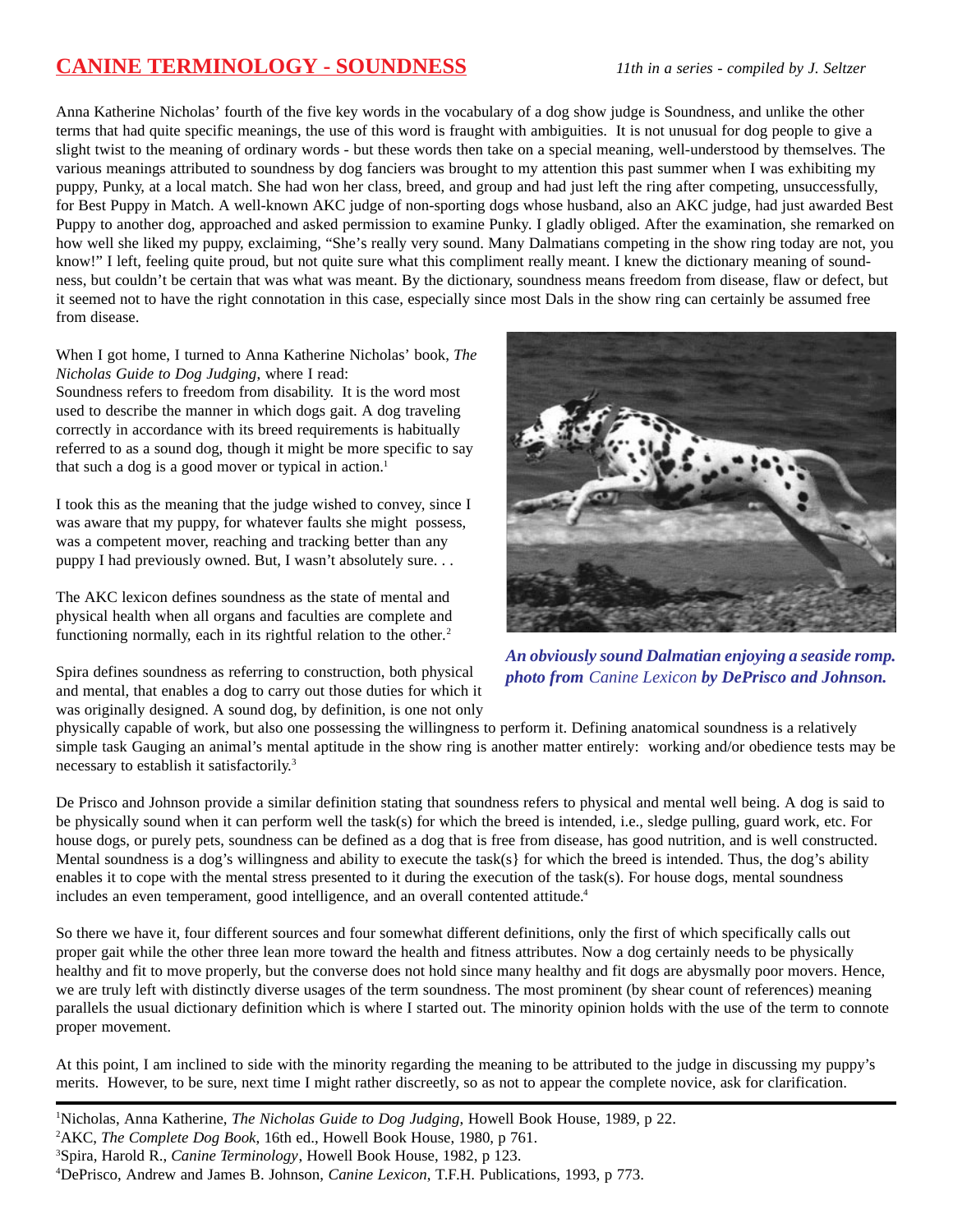# **CANINE TERMINOLOGY - PRESENTATION** *12th in a series - compiled by J. Seltzer*

"What the judge sees is what you get!" This is the principal thesis in the very informative book, *The Winning Edge, Show Ring Secrets*, by the noted handler, George Alston. A judge can only judge what is presented in the ring. The judge is allowed only about a minute and a half per dog and cannot wait to assume. He or she must judge what is seen, and, if you do not present what the judge wants to see, you are certain to lose. Hence, you must learn to present your dog as efficiently as possible in the least amount of time. This requires work, practice and dedication.

Alston notes that professional handlers weren't born with a lead in their hands. They have developed and honed their skills by diligence and sacrifice. They know exactly what they intend to do with each of the many dogs they must handle in the course of a day. Yet amateurs have a great advantage, if they will use it to their own benefit. They usually have only one dog to show, so they have the time to train the dog, condition it, learn about its strong and weak points and practice showing it under all kinds of circumstances. When they go into the ring, there should be no surprises.

There are several attributes that go into the makeup of what Alston calls "the perfect handler."

**Invisibility** - The perfect handler is invisible. You should be able to watch a Best in Show lineup, walk away from the ring and say, "That was an absolutely gorgeous dog that went Best in Show. Who handled it?" If you overhear, "Boy that was a good handler. Did you see him work?" Then that handler is not doing his best, for the handler should fade into the background , putting the dog forward with a minimum of hand motions. The judge should think that the dog is doing it all alone, so a good handler does not continually fuss with the dog, move around the dog, adjust its position, stroke, push, pull or poke at it or draw the judge's eye away from the dog itself at any time. A good handler does not constantly smile, grin or talk to the judge to get attention. Judges hate exhibitors who fawn over them in the ring.

**Adaptability** - The reason that adaptability is so important is that you will never show the same dog exactly the same way twice, even on the same day. The dog will react to its environment differently, and at every level there will be different competition, different judges, different ring conditions. The ring may be small or large, the weather hot and dry or rainy and cool, the grass may be slick or the ground may be hilly. Some dogs react differently to being shown in the morning than later in the day. You must prepare yourself to adapt to all these variables by training yourself and you dog to respond to these different conditions.

**Consistency** - The most difficult thing in showing a dog is to be consistent in the way you show it. Once you have learned to do any one thing correctly, you must do it correctly every single time thereafter. Your dog must look the same in the Group and Best in Show ring as it did in the breed ring, and it must handle in the same top form. That takes practice, practice, and more practice.



*The handler is presenting the head of this dog as if it were a work of art. Photo from The Winning Edge, Show Ring Secrets, p 9.*

**The Handler as an Artist** - When in the show ring, you will emphasize strong points and attempt to conceal faults. You position the dog in a way that will look good to the judge. In order to do this, you must know your dog's good points and its faults. You must have studied your dog standing and gaiting so that you are familiar with all its parts. Just as an artist creates an illusion on canvas or paper, the handler creates an illusion for the judge. Professional handlers know what the judge wants to see, owner handlers must practice in order to create the picture they wish to present.

**Pride** - You must have pride in your dog, and you must treat it with respect and make that pride evident to the judge. Just as an artist takes pride in his work, you must take pride in presenting your dog as the best animal you have ever seen; you are doing the judge a favor to allow him to put his hands on this valuable animal. Exhibitors who manhandle their dogs, pulling them around, grabbing them by the muzzle or yanking them here and there, are saying that this is just a piece of meat. If they have no pride in their dogs, why should the judge? If you do not believe that your dog is a precious commodity, get a different attitude, or a different dog.

Anyone can handle a dog, but it takes skill to present one so that judges think this is the greatest specimen of the breed that they have ever seen and they are honored to have it in their ring.

#### REFERENCE:

Alston, George G. and Vanacore, Connie, *The Winning Edge, Show Dog Secrets*, Howell Book House, New York, 1992, pp 2-11.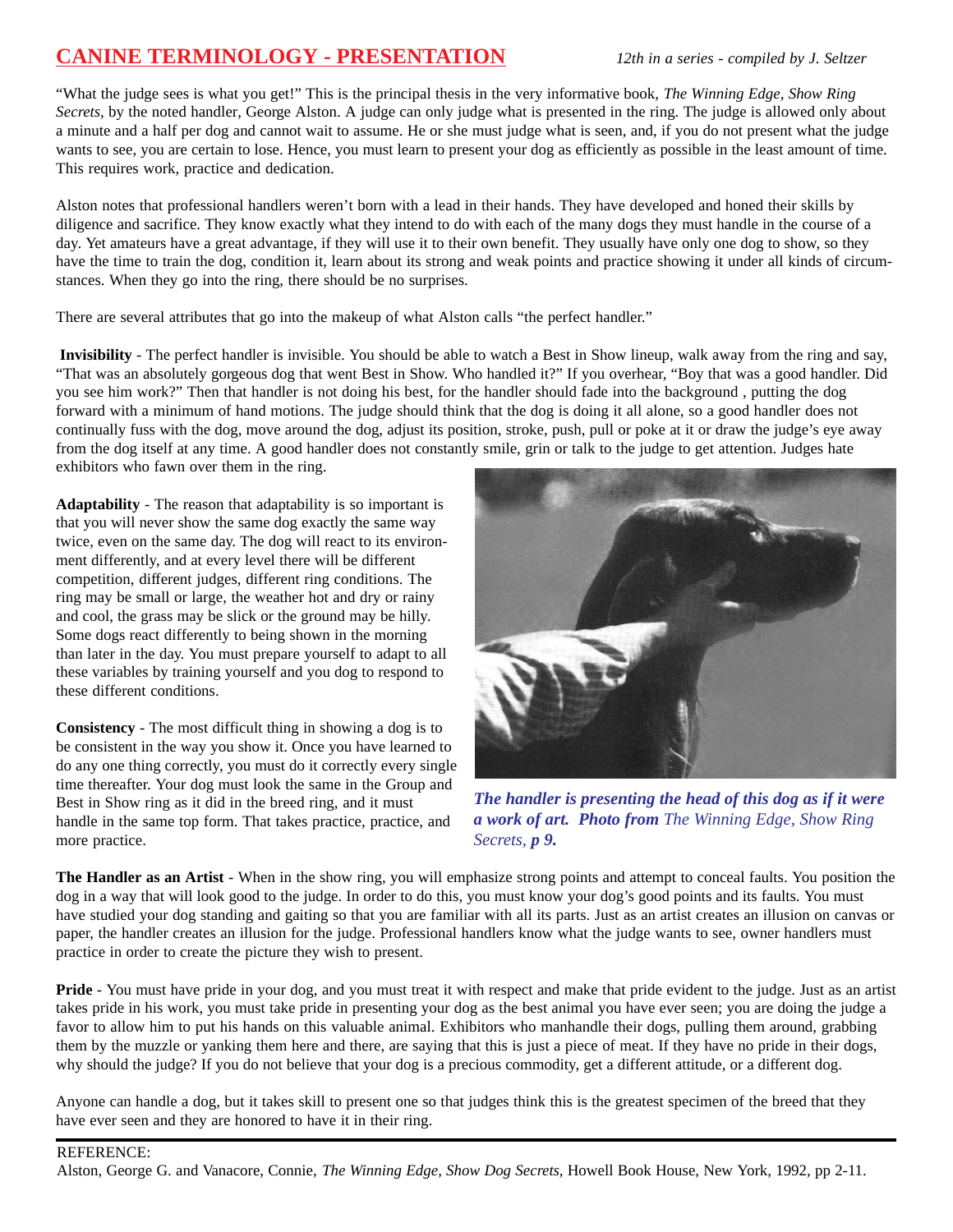# **CANINE TERMINOLOGY - SPORTSMANSHIP** *13th in a series - compiled by J. Seltzer*

Sportsmanship has been defined as: the conduct and attitude considered as befitting participants in sports, especially fair play, courtesy, striving spirit, and grace in losing. As one of the oldest sports in this country, the Sport of Dogs has a long tradition of sportsmanship, and it is, most assuredly, the responsibility of all of the participants from junior showman to dog show superintendent to uphold this tradition and pass it along unsullied to future participants.

Yet it is a rare occurrence when I can stand by the ringside during a dog show without once overhearing some heated and less than charitable remarks regarding either the judge's style or selections, or, more commonly, disparaging comments on the qualities of the dogs being exhibited, particularly if the dogs selected for the purple ribbons are not of their own breeding. Perhaps this is in line with the quintessential American disrespect for authority commonly voiced in an equally old sport with cries of "Kill the umpire!" and "Throw the bums out!" Nonetheless, there is a modicum of civility that indulged by all can make our chosen sport more enjoyable for participants and spectators alike. The following comments on Sportsmanship and Etiquette have been excerpted extensively from George Alston's book for dog exhibitors, *The Winning Edge, Show Ring Secrets*.

"Sportsmanship in the show ring involves more than the obvious. One does not position one's dog to deliberately block the dog in front of or behind you in line. One does not run up on the dog in front, nor stop short in order to throw the dog behind off balance. One does not attempt to distract other dogs with squeaky toys or obvious displays of bait being thrown around the ring. If your dog baits best on a squeaky toy , use it unless a competitor complains that it is distracting his dog. If that happens, use the toy, but do not make noises with it. Exhibitors who brag about their dog before or after it is shown are in extremely bad taste. Don't tell the world that a certain judge loves your dog and that you can't lose under her. Not only are you setting yourself up for disappointment, but your comments reflect badly on the judge.

"Do not stand at ringside running off at the mouth about the awful dogs in the ring. The person next to you probably owns one of them. Keep your comments to yourself, even if you are sure you should have won that class. Wait until you get into your car, roll up the windows and then vent your gripes.

"If your dog loses, do not take it out on the dog. It is not the dog's fault If it does not behave in the ring, you have not trained it. If it does not show well, you have not taught it. If it is a poor specimen and deserved to lose, you should have known that and left it home. There is absolutely no excuse for ever physically or mentally abusing a dog for any reason, least of all because it did not win a ribbon.



*Congratulating the winner is appropriate show ring etiquette. Photo by JS Dorf, American Kennel Club.*

"If you win, whether it be Puppy Class or Best of Winners accept your ribbon politely, thank the judge and leave the ring. If you lose, leave the ring without comment. If you get a fourth of four, accept the ribbon and thank the judge. Do not berate the judge, stomp on the ribbon or throw it into the garbage can. Not only are you demonstrating extremely poor sportsmanship, but you may be called up on charges and suspended by the American kennel Club.

"If you are really interested in the opinion of the judge under whom you have lost and you would like to find out why, you may engage the judge in conversation. Wait until their assignment is completed and then approach them. Most judges will not discuss an exhibit, except in the most general terms. If you ask why the judge didn't put your dog up, the answer will most likely be, 'Because I liked the other dog better.'

"In order to understand what a judge may have liked or disliked about your dog you must be able to honestly evaluate your dog compared to others in the ring. Perhaps every dog that placed in the class was tall and rangy and your dog is short and cobby. If you were observant, you would know right away that your chances aren't good that day.

#### Reference:

Alston, George G. and Vanacore, Connie, *The Winning Edge, Show Dog Secrets*, Howell Book House, New York, 1992.